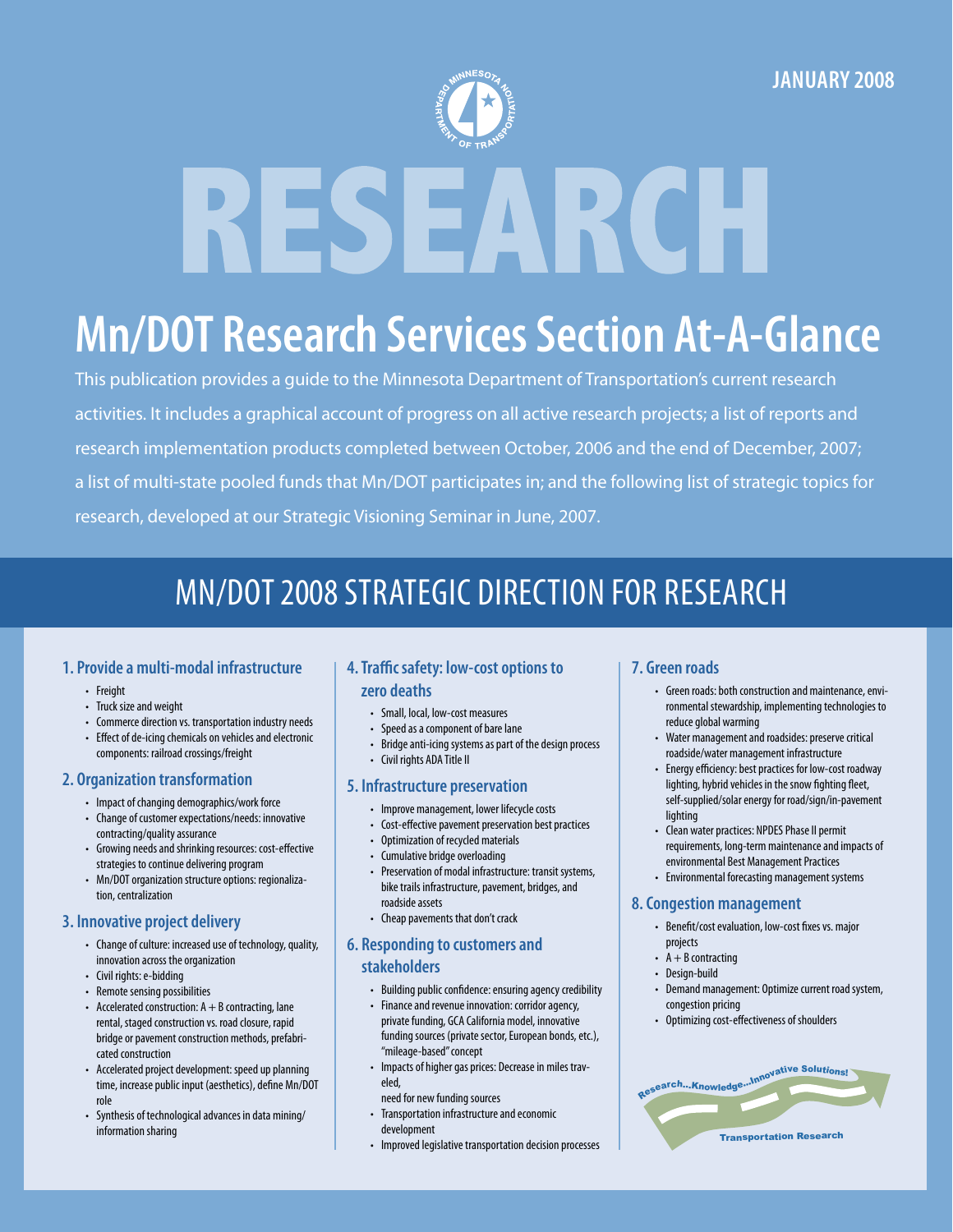## **Completed Research Reports and Implementation Products, October 2006 through December 2007**

| <b>Report</b><br><b>Number</b> | <b>Project Title</b>                                                                                                                                 | <b>Funding</b><br><b>Source</b> | Cost        | <b>Performing Organization</b> | Investigator        | <b>Tech</b><br>Liaison     | Admin<br><b>Liaison</b> |
|--------------------------------|------------------------------------------------------------------------------------------------------------------------------------------------------|---------------------------------|-------------|--------------------------------|---------------------|----------------------------|-------------------------|
| 2006-31                        | <b>State Aid Concrete Pavement Rehabilitation Best Practices</b><br>Manual 2006                                                                      | <b>LRRB</b>                     | \$8,000     | University of Minnesota        | Jim Grothaus        | Michael Sheehan            | <b>Clark Moe</b>        |
| 2006-32                        | Review of North Carolina's Rural Intersection Crashes: Application of<br>Methodology for Identifying Intersections for Intersection Decision Support | SP&R                            | \$420,628   | University of Minnesota        | Max Donath          | Jim Klessig                | Kirsten<br>Seeber       |
| 2006-33                        | Review of Michigan's Rural Intersection Crashes: Application of Methodology<br>for Identifying Intersections for Intersection Decision Support       | SP&R                            |             | University of Minnesota        | Max Donath          | Jim Klessig                | Kirsten<br>Seeber       |
| 2006-34                        | Minnesota Seal Coat Handbook 2006                                                                                                                    | LRRB/RIC                        | \$18,848    | SRF Consulting Group, Inc.     | Michael Marti       | Mark Maloney               | <b>Clark Moe</b>        |
| 2006-35                        | Safety Impacts of Street Lighting At Isolated Rural Intersections - Part II                                                                          | <b>LRRB</b>                     | \$51,180    | <b>Iowa State University</b>   | Shauna Hallmark     | <b>Roger Gustafson</b>     | Dan Warzala             |
| 2006-36                        | Beyond "Business as Usual:" Ensuring the Network We Want Is the<br>Network We Get                                                                    | <b>SRP</b>                      | \$88,000    | University of Minnesota        | David Levinson      | <b>Rabinder Bains</b>      | Clark Moe               |
| 2006-37                        | Application of Precast Decks and Other Elements to Bridge Structures                                                                                 | <b>SRP</b>                      | \$55,500    | University of Minnesota        | <b>Cathy French</b> | Keith Molnau               | Jim Klessig             |
| 2006-38                        | Minnesota Value Pricing Outreach and Education                                                                                                       | <b>SRP</b>                      | \$1,237,500 | University of Minnesota        | Lee Minnich         | Kenneth Buckeye            | Jim Klessig             |
| 2006-39A                       | Mileage-Based User Fee Demonstration Project: Pay-As-You-Drive<br><b>Experimental Findings 2006</b>                                                  | <b>SRP</b>                      | \$950,651   | Cambridge Systematics, Inc.    | Jeffrey Buxbaum     | Kenneth Buckeye            | Jim Klessig             |
| 2006-39B                       | Mileage-Based User Fee Demonstration Project: Market Assessment Survey<br>Results 2006                                                               | <b>SRP</b>                      |             | Cambridge Systematics, Inc.    | Jeffrey Buxbaum     | Kenneth Buckeye            | Jim Klessig             |
| 2006-39C                       | Mileage-Based User Fee Demonstration Project: Potential Public Policy<br>Implications of Pay-As-You-Drive Leasing and Insurance Products             | <b>SRP</b>                      |             | Cambridge Systematics, Inc.    | Jeffrey Buxbaum     | Kenneth Buckeye            | Jim Klessig             |
| 2006-40                        | Load Rating of Composite Steel Curved I-Girder Bridges Through Load<br><b>Testing with Heavy Trucks</b>                                              | <b>SRP</b>                      | \$219,823   | University of Minnesota        | Jerome Hajjar       | <b>Edward Lutgen</b>       | Cory Johnson            |
| 2006-41                        | Developing ITS to Serve Diverse Populations                                                                                                          | <b>ITS</b>                      | \$714,650   | University of Minnesota        | Frank Douma         | Adeel Lari,<br>Ken Buckeye | Jim Klessig             |
| 2006-42                        | Stopping Behavior at Real-World Stop-Controlled Intersections With and<br><b>Without In-Lane Rumble Strips</b>                                       | <b>LRRB</b>                     | \$149,659   | University of Minnesota        | Kathleen Harder     | <b>Brad Wentz</b>          | Dan Warzala             |
| 2006-43                        | Water Quality Performance of Dry Detention Ponds with Under-Drains                                                                                   | <b>SRP</b>                      | \$114,000   | University of Minnesota        | John Gulliver       | <b>Scott Morgan</b>        | <b>Alan Rindels</b>     |
| 2006-44                        | Capacity Expansion in the Twin Cities: The Roads-Transit Balance                                                                                     | <b>SRP</b>                      | \$50,100    | University of Minnesota        | <b>Gary Davis</b>   | Linda Zemotel              | Jim Klessig             |
| 2007-01                        | Use of Ground Penetrating Radar to Evaluate Minnesota Roads                                                                                          | <b>LRRB</b>                     | \$75,000    | Mn/DOT Office of Materials     | Marc Loken          | John Stieben               | Jim Klessig             |
| 2007-02                        | Reasons for Recent Large Increases in Commute Durations                                                                                              | SRP                             | \$50,000    | University of Minnesota        | <b>Gary Barnes</b>  | Deanna Belden              | Dan Warzala             |
| 2007-03                        | Safety Effects of Left-Turn Phasing Schemes at High-Speed Intersections                                                                              | SRP                             | \$65,000    | University of Minnesota        | <b>Gary Davis</b>   | Jerry<br>Kotzenmacher      | Dan Warzala             |
| 2007-04                        | The Safety of Pedestrian and Bicycle Travel in Minnesota: Inventory,<br>Analysis and Prospectus                                                      | SRP                             | \$69,973    | University of Minnesota        | Kevin Krizek        | Darryl Anderson            | Shirlee<br>Sherkow      |
| 2007-05                        | Resilient Modulus and Strength of Base Course With Recycled Bituminus<br><b>Material</b>                                                             | <b>LRRB</b>                     | \$94,000    | University of Minnesota        | Joseph Labuz        | Shongtao Dai               | Dan Warzala             |
| 2007-06                        | MnROAD Lessons Learned                                                                                                                               | <b>SRP</b>                      | \$57,500    | University of Minnesota        | Lev Khazanovich     | Ben Worel                  | Clark Moe               |
| 2007-07                        | Increasing the Recycling of Manufactured Shingle Scrap in Minnesota:<br>A Market Development Project                                                 | <b>SRP</b>                      | \$25,000    | Dan Krivit and Associates      | Dan Krivit          | Roger Olson                | Jim Klessig             |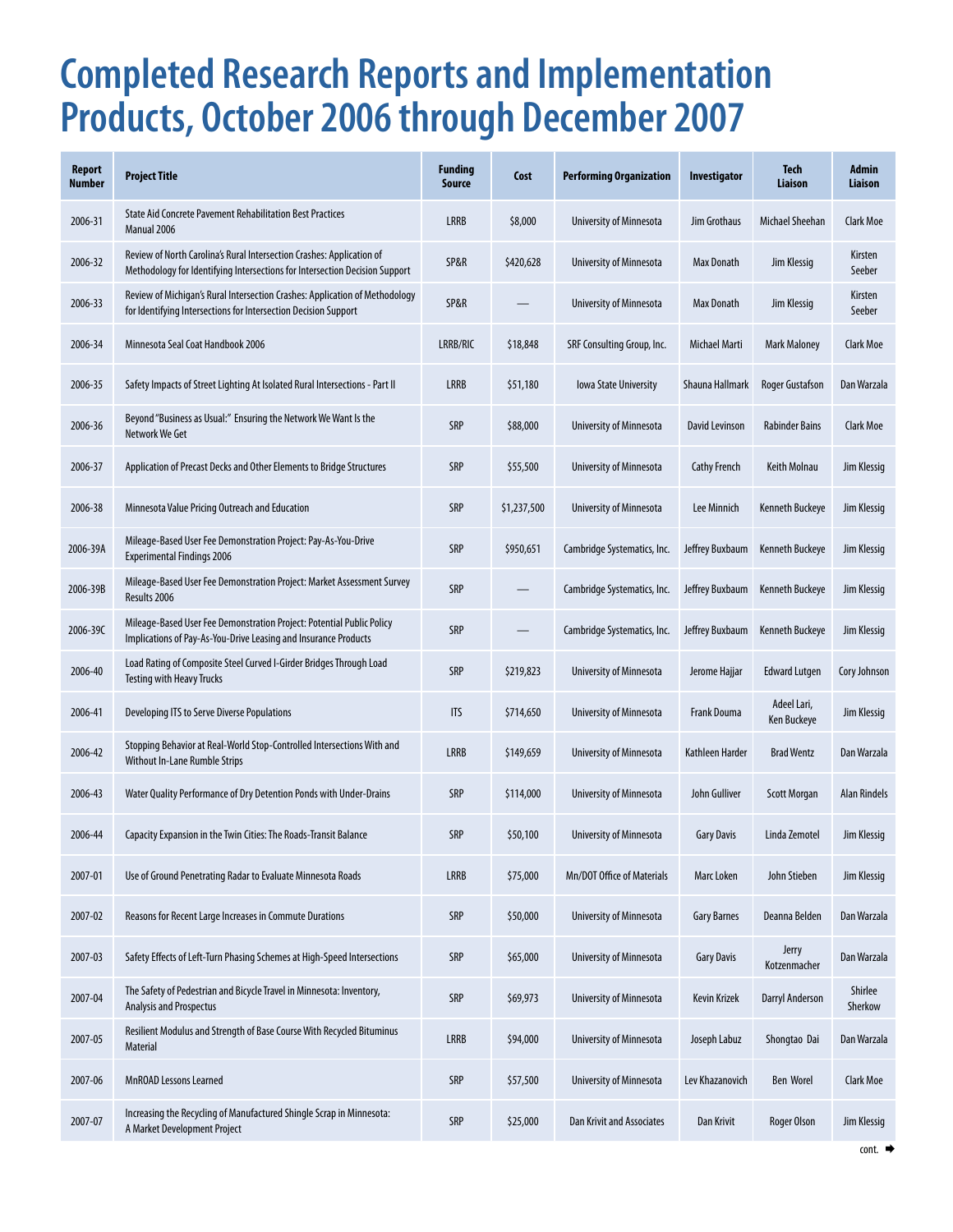### **Completed Research Reports and Implementation Products, cont.**

| <b>Report</b><br><b>Number</b> | <b>Project Title</b>                                                                                                                          | <b>Funding</b><br><b>Source</b> | Cost        | <b>Performing Organization</b>                     | Investigator                    | <b>Tech</b><br>Liaison   | <b>Admin</b><br>Liaison |
|--------------------------------|-----------------------------------------------------------------------------------------------------------------------------------------------|---------------------------------|-------------|----------------------------------------------------|---------------------------------|--------------------------|-------------------------|
| 2007-08                        | Strength and Stability of Prestressed Concrete Through-Girder Pedestrian<br><b>Bridges Subjected to Vehicular Impact</b>                      | SRP                             | \$160,000   | University of Minnesota                            | <b>Arturo Schultz</b>           | Jihshya Lin              | Nelson Cruz             |
| 2007-09                        | Implementation of an International Roughness Index for Mn/DOT<br><b>Pavement Construction and Rehabilitation</b>                              | <b>SRP</b>                      | \$24,416    | <b>Mankato State University</b>                    | James Wilde                     | Bernard Izevbekhai       | Clark Moe               |
| 2007-10                        | Field Validation of Intelligent Compaction Monitoring Technology for<br><b>Unbound Materials</b>                                              | SRP                             | \$125,000   | <b>Iowa State University</b>                       | <b>David White</b>              | John Siekmeier           | Clark Moe               |
| 2007-11                        | Pavement Design Using Unsaturated Soil Technology                                                                                             | <b>SRP</b>                      | \$195,500   | University of Minnesota                            | Satish Gupta                    | Shongtao Dai             | Dan Warzala             |
| 2007-12                        | Demonstration of Ash Utilization in Low Volume Roads                                                                                          | <b>LRRB</b>                     | \$212,995   | University of Wisconsin<br>- Madison               | <b>Tuncer Edil</b>              | John Siekmeier           | <b>Alan Rindels</b>     |
| 2007-13                        | Employment of the Traffic Management Lab for the Evaluation and<br>Improvement of Stratified Metering Algorithm - Phase III                   | <b>SRP</b>                      | \$75,000    | University of Minnesota                            | Panos<br>Michalopoulos          | <b>Todd Kramascz</b>     | Dan Warzala             |
| 2007-14                        | Determining Economic Strategies for Repair and Replacement of Low<br><b>Slump Overlays of Bridge Decks</b>                                    | <b>SRP</b>                      | \$137,500   | University of Minnesota                            | <b>Arturo Schultz</b>           | Paul Kivisto             | Ann<br>McLellan         |
| 2007-15                        | <b>Commuter Bicyclist Behavior and Facility Disruption</b>                                                                                    | SRP                             | \$69,618    | University of Minnesota                            | <b>Kevin Krizek</b>             | <b>Darryl Anderson</b>   | Ann<br>McLellan         |
| 2007-16                        | A Synthesis of Research and Resources on Local Road and Bridge Funding<br>for Local Public Works Officials                                    | <b>LRRB</b>                     | \$22,104    | Bonestroo, Rosene, Anderlink<br>& Associates, inc. | <b>Matthew Shands</b>           | <b>Alan Rindels</b>      | Cory Johnson            |
| 2007-18                        | Performance of Ultra-Thin Bounded Wearing Course (UTBWC) Surface<br>Treatment on US-169 Princeton, Minnesota                                  | SRP                             | N/A         | Mn/DOT Office of Materials                         | Malaki Rurankika,<br>Jerry Geib | N/A                      | N/A                     |
| 2007-19                        | Precast Concrete Pavement Panels on Minnesota Trunk Highway 62 -<br><b>First Year Performance Report</b>                                      | SRP                             | N/A         | Mn/DOT Office of Materials                         | <b>Thomas Burnham</b>           | N/A                      | N/A                     |
| 2007-20                        | North/West Passage ITS Integrated Corridor Strategic Plan                                                                                     | SP&R                            | \$161,734   | Short Elliott Hendrickson, Inc.                    | <b>Mark Dierling</b>            | <b>Ginny Crowson</b>     | Jim Klessig             |
| 2007-21                        | Evaluating the Effectiveness of the Minnesota Speed Management Project                                                                        | SRP                             | \$78,000    | University of Minnesota                            | Kathleen Harder                 | John Bloomfield          | Ann<br>McLellan         |
| 2007-21A                       | Appendices to Evaluating the Effectiveness of the Minnesota Speed<br>Management                                                               | SRP                             |             | University of Minnesota                            | Kathleen Harder                 | John Bloomfield          | Ann<br>McLellan         |
| 2007-22                        | Incorporation of Fatigue Detail Classification of Steel Bridges into the<br>Minnesota Department of Transportation Database                   | SRP                             | \$55,000    | University of Minnesota                            | Arturo Schultz                  | Jim Pierce               | <b>Alan Rindels</b>     |
| 2007-23                        | Adaptation of the 2002 Guide for the Design of Minnesota Low-Volume<br>Portland Cement Concrete Pavements                                     | <b>LRRB</b>                     | \$89,900    | University of Minnesota                            | Lev Khazanovich                 | <b>Thomas</b><br>Burnham | <b>Alan Rindels</b>     |
| 2007-24                        | Access to Destinations: Refining Methods for Calculating Non-Auto<br><b>Travel Times</b>                                                      | SRP                             | \$44,750    | University of Minnesota                            | <b>Kevin Krizek</b>             | Darryl Anderson          | Sue Lodahl              |
| 2007-25                        | Stiffness of Aggregate Base Containing Recycled Asphalt Pavement                                                                              | SRP                             | \$55,000    | University of Minnesota                            | Joseph Labuz                    | Shongtao Dai             | Dan Warzala             |
| 2007-26                        | Local Road Funding History in Minnesota                                                                                                       | SRP                             | \$64,000    | University of Minnesota                            | <b>Thomas Stinson</b>           | Julie Skallman           | Dan Warzala             |
| 2007-27                        | Review of Iowa's Rural Intersection Crashes: Application of Methodology for<br>Identifying Intersections for Intersection Decision Support    | SP&R                            | \$420,628   | University of Minnesota                            | Max Donath                      | <b>Ginny Crowson</b>     | Kirsten<br>Seeber       |
| 2007-28                        | Review of Georgia's Rural Intersection Crashes: Application of Methodology<br>for Identifying Intersections for Intersection Decision Support | SP&R                            |             | University of Minnesota                            | Max Donath                      | <b>Ginny Crowson</b>     | Kirsten<br>Seeber       |
| 2007-29                        | <b>Evaluation of Minnesota's Operation NightCAP</b>                                                                                           | SRP                             | \$86,130    | University of Minnesota                            | Janet Creaser                   | Dave Engstrom            | Debra Fick              |
| 2007-30                        | Intersection Decision Support Surveillance System: Design, Performance,<br>and Initial Driver Behavior Quantization                           | <b>ITS</b>                      | \$2,151,847 | University of Minnesota                            | <b>Max Donath</b>               | <b>Ray Starr</b>         | Sue Kahle               |
| 2007-31                        | A Simulator-based Evaluation of Smart Infrastructure Concepts for<br>Intersection Decision Support at Rural Thru-STOP Intersections           | <b>ITS</b>                      |             | <b>University of Minnesota</b>                     | Max Donath                      | <b>Ray Starr</b>         | Sue Kahle               |
| 2007-32                        | Benefit-Cost Analysis for Intersection Decision Support                                                                                       | <b>ITS</b>                      |             | University of Minnesota                            | Max Donath                      | <b>Ray Starr</b>         | Sue Kahle               |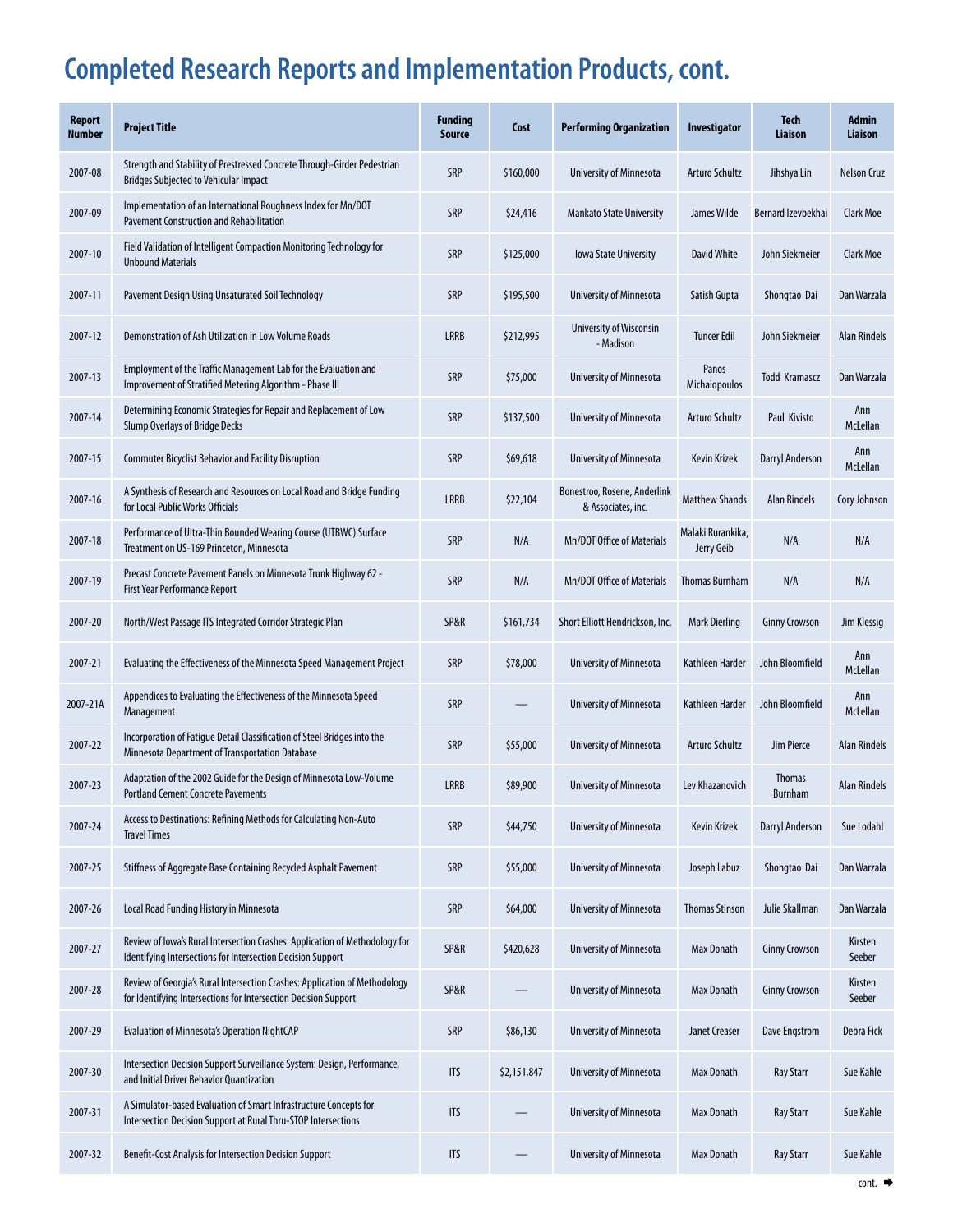### **Completed Research Reports and Implementation Products, cont.**

| <b>Report</b><br><b>Number</b> | <b>Project Title</b>                                                                                                       | <b>Funding</b><br>Source | Cost      | <b>Performing Organization</b>             | Investigator                | <b>Tech</b><br>Liaison         | <b>Admin</b><br><b>Liaison</b> |
|--------------------------------|----------------------------------------------------------------------------------------------------------------------------|--------------------------|-----------|--------------------------------------------|-----------------------------|--------------------------------|--------------------------------|
| 2007-33                        | Intersection Decision Support: An Overview                                                                                 | <b>ITS</b>               |           | University of Minnesota                    | <b>Max Donath</b>           | <b>Ray Starr</b>               | Sue Kahle                      |
| 2007-34                        | Implementation of Ground Penetrating Radar                                                                                 | <b>SRP</b>               | \$27,000  | University of Minnesota                    | Joseph Labuz                | Shongtao Dai                   | <b>Clark Moe</b>               |
| 2007-35                        | Access to Destinations: Travel Time Estimation on Arterials                                                                | SRP                      | \$60,000  | University of Minnesota                    | <b>Gary Davis</b>           | <b>Gene Hicks</b>              | Sue Lodahl                     |
| 2007-36                        | Cone Penetration Testing in Pavement Design                                                                                | <b>LRRB</b>              | \$55,000  | University of Minnesota                    | Joseph Labuz                | Dave Shanahan,<br>Jeff Gebhard | Dan Warzala                    |
| 2007-37                        | Automated Winter Road Maintenance Using Road Surface Condition<br>Measurements                                             | SRP                      | \$140,000 | <b>University of Minnesota</b>             | Rajesh Rajamani             | Linda Taylor,<br>Farideh Amiri | Dan Warzala                    |
| 2007-38                        | Biological Control of Canada Thistle in Wetland Prairie Restoration                                                        | <b>SRP</b>               | \$110,000 | University of Minnesota                    | <b>Donald Wyse</b>          | <b>Paul Walvatne</b>           | Shirlee<br>Sherkow             |
| 2007-39                        | Populating Minnesota's Transportation Research Site Database                                                               | <b>LRRB</b>              | \$8,000   | David Johnson                              | <b>Timothy Clyne</b>        | Lou Tasa                       | <b>Alan Rindels</b>            |
| 2007-40                        | Freeway Network Traffic Detection and Monitoring Incidents                                                                 | <b>ITS</b>               | \$49,000  | University of Minnesota                    | Nikos Papaniko-<br>lopoulos | Jerry<br>Kotzenmacher          | <b>Nelson Cruz</b>             |
| 2007-41                        | Rural and Urban Safety Cultures: Human-Centered Interventions Toward<br>Zero Deaths in Rural Minnesota                     | <b>LRRB</b>              | \$152,552 | University of Minnesota                    | Nicholas Ward               | Mike Wagner                    | Shirlee<br>Sherkow             |
| 2007-42                        | Management Practices for Weed Control in Roadway Rights-of-Way                                                             | SRP                      | \$144,809 | University of Minnesota                    | <b>Donald Wyse</b>          | <b>Tina Markeson</b>           | Shirlee<br>Sherkow             |
| 2007-43                        | Investigation of Low Temperature Cracking in Asphalt Pavements                                                             | SP&R                     | \$665,000 | University of Minnesota                    | Mihai Marastenau            | <b>Ben Worel</b>               | Kirsten<br>Seeber              |
| 2007-44                        | Using Archived ITS Data to Improve Transit Performance and Management                                                      | SRP                      | \$30,800  | University of Minnesota                    | David Levinson              | Sarah Lenz                     | <b>Nelson Cruz</b>             |
| 2007-45                        | Development of a PC-Based Eight-Channel WIM System                                                                         | SRP                      | \$86,386  | University of Minnesota<br>- Duluth        | <b>Taek Kwon</b>            | <b>Matthew Oman</b>            | <b>Alan Rindels</b>            |
| 2007-46                        | Performance Assessment of Underground Stormwater Treatment Devices                                                         | <b>LRRB</b>              | \$131,100 | <b>University of Minnesota</b>             | John Gulliver               | Sue McDermott                  | <b>Alan Rindels</b>            |
| 2007-47                        | Shear Capacity of Prestressed Concrete Beams                                                                               | SRP                      | \$124,550 | University of Minnesota                    | <b>Carol Shield</b>         | Gao Yihong                     | <b>Nelson Cruz</b>             |
| 2007-48                        | Driving Performance During 511 Information Retrieval: Cell<br>Phone 2                                                      | <b>ITS</b>               | \$90,989  | University of Minnesota                    | Nicholas Ward               | Todd Kramascz                  | Nelson Cruz                    |
| 2007-49                        | Development of a Computer program for Selecting Peak Dynamic Sensor<br><b>Responses from Pavement Testing</b>              | SRP                      | \$48,345  | Mn/DOT Office of Materials                 | <b>Thomas Burnham</b>       | Seshan<br>Srirangarajan        | <b>Nelson Cruz</b>             |
| 2007-50                        | Mileage-Based User Fee Public Opinion Study: Summary Report Phase I<br>(Qualitative)                                       | SRP                      |           | The Dieringer Research<br>Group, Inc.      | <b>Robert Fichtner</b>      | <b>Kenneth Buckeye</b>         | N/A                            |
| 2007-51                        | Employment of the Traffic Management Lab for the Evaluation and<br>Improvement of Stratified Metering Algorithm - Phase IV | SRP                      | \$55,368  | University of Minnesota                    | Panos<br>Michalopoulos      | <b>Brian Kary</b>              | Dan Warzala                    |
| DVD TE176                      | How About a Roundabout? The Minnesota Experience - DVD/Brochure<br>Program                                                 | LRRB/RIC                 | \$75,000  | <b>SRF Consulting</b><br>Group, Inc.       | Michael Marti               | Don Theisen                    | <b>Clark Moe</b>               |
| N/A                            | Training Module for Designing and Constructing with Geosynthetics Program                                                  | LRRB/RIC                 | \$23,923  | <b>SRF Consulting</b><br>Group, Inc./Braun | Michael Marti               | Lou Tasa                       | <b>Clark Moe</b>               |
| <b>TRS0701</b>                 | Transportation Research Synthesis - Transverse Rumble Strips                                                               | <b>LRRB</b>              | \$2,500   | <b>Darlene Gorrill</b>                     | <b>Darlene Gorrill</b>      | <b>Alan Rindels</b>            | Sandy<br><b>McCully</b>        |

### **about the Mn/DOT Research Services Section**

Mn/DOT's Research Services Section (RSS) manages the department's research program. RSS staff identify research needs and coordinate research projects for Mn/DOT and the Local Road Research Board, and coordinate Mn/DOT's involvement in state and national cooperative research programs such as the National Cooperative Highway Research Program and the Transportation Pooled Fund program. Mn/DOT conducts research across a broad range of topics, including materials, construction, operations, maintenance, ITS, freight and the environment. The department contracts with Minnesota and out-of-state universities and consultants to carry out this research.

Go to www.research.dot.state.mn.us to download research reports and products.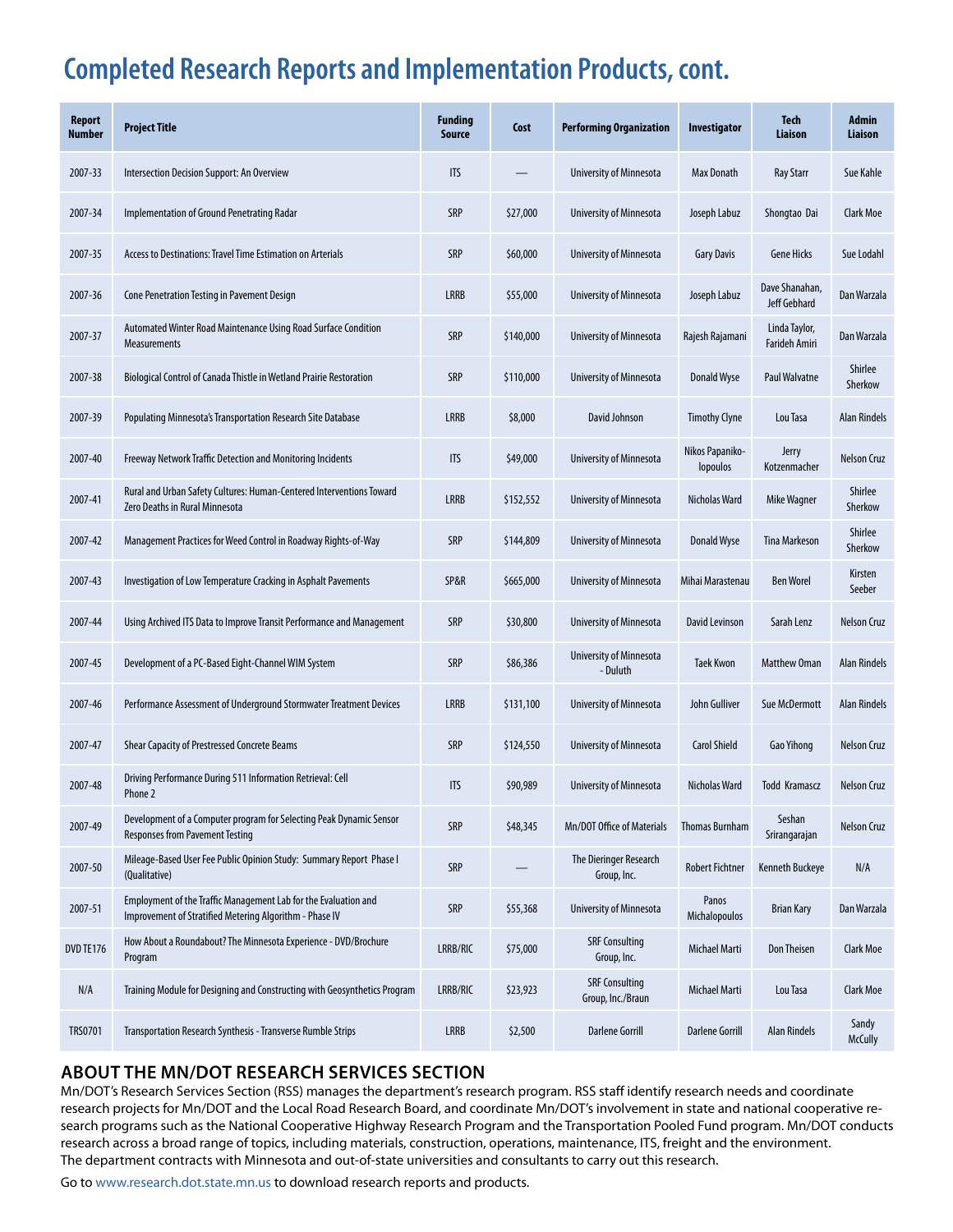



### Project Status

**Current timeline Completed**  $\Gamma$ **Remaining** TIIIIIII **Original timeline**

# **Active Research Projects in 2007**

| <b>Project#</b> | <u>Funding</u><br><b>Source</b> | <b>Performing Organization</b>                    | <b>Investigator</b>    | <b>Total Cost</b> | Amount<br>Paid | <b>Tech</b><br>Liaison | <b>Admin Liaison</b>   | <b>Project Title</b>                                                                                                              | 2004 | 2005 | 2006 | 2007                                        |     | 2008 2009                            | 2010 | 2010 |
|-----------------|---------------------------------|---------------------------------------------------|------------------------|-------------------|----------------|------------------------|------------------------|-----------------------------------------------------------------------------------------------------------------------------------|------|------|------|---------------------------------------------|-----|--------------------------------------|------|------|
| 2001-019P       | LRRB                            | Mn/DOT - Office of Materials<br>and Road Research | <b>Timothy Clyne</b>   | \$36,800          | \$16,000       | Lou Tasa               | <b>Clark Moe</b>       | INV 768: Geosynthetics in Roadway Design                                                                                          |      |      |      |                                             |     | <u> 1111111111111111111111111111</u> |      | 60%  |
| 2003-039R       | SRP                             | University of Minnesota                           | <b>Carol Shield</b>    | \$264,000         | \$58,000       | <b>Erik Wolhowe</b>    | Dan Warzala            | Self Compacting Concrete (SCC) for Prestressed Bridge Girders                                                                     |      |      |      | <b>THE THE TELEVISION OF STAR STAR STAR</b> |     |                                      |      |      |
| 2003-068P       | LRRB                            | Mn/DOT - Office of Materials<br>and Road Research | Shongtao Dai           | \$51,000          | \$17,850       | <b>Brad Wentz</b>      | Dan Warzala            | <b>INV 808: Pavement Rehabilitation Selection</b>                                                                                 |      |      |      | <u> Hilling</u> hilli                       | 43% |                                      |      |      |
| 2003-069P       | <b>LRRB</b>                     | Mn/DOT - Office of Materials<br>and Road Research | <b>Timothy Clyne</b>   | \$20,000          | \$8,000        | Lou Tasa               | <b>Alan Rindels</b>    | INV 809-1: Research Tracking for Local Roads                                                                                      |      |      |      |                                             |     | 83%                                  |      |      |
| 2003-075R       | SRP/LRRB                        | University of Minnesota                           | Lev Khazanovich        | \$292,385         | \$169,385      | Maureen Jensen         | Dan Warzala            | INV 815: Calibration of the 2002 AASHTO Pavement<br>Design Guide for MN PCC/HMA Pavements                                         |      |      |      |                                             |     | 55%                                  |      |      |
| 2004-007R       | SRP/LRRB                        | University of Minnesota                           | Mihai<br>Marasteanu    | \$206,000         | \$20,600       | <b>Thomas Wood</b>     | Dan Warzala            | INV 817-1: Determination of Optimum Time for Application of<br><b>Surface Treatments to Asphalt Concrete Products</b>             |      |      |      |                                             | 14% |                                      |      |      |
| 2004-012R       | SRP                             | University of Minnesota                           | Peter Graham           | \$103,375         | \$23,181       | <b>Kenneth Graeve</b>  | Dan Warzala            | Improved Methodologies for the Inoculation of Prairie<br>Legumes in Roadside/Revegetation Settings                                |      |      |      |                                             |     | 40%                                  |      |      |
| 2004-015R       | <b>SRP</b>                      | <b>University of Minnesota</b>                    | Jonathan Chaplin       | \$178,524         | \$72,880       | <b>Dwayne Stenlund</b> | Cory Johnson           | <b>Compaction Remediation for Construction Sites</b>                                                                              |      |      |      | <u> UUUU</u>                                | 78% |                                      |      |      |
| 2004-022R       | <b>SRP</b>                      | University of Minnesota                           | <b>Bojan Guzina</b>    | \$96,000          | \$30,720       | Shongtao Dai           | Dan Warzala            | Pavement Evaluation Using Ground Penetrating Radar                                                                                |      |      |      |                                             | 25% |                                      |      |      |
| 2004-027R       | <b>ITS</b>                      | <b>University of Minnesota</b>                    | <b>Gary Davis</b>      | \$55,000          | \$0            | Dave Engstrom          | Dan Warzala            | Cross-Median Crashes: Identification and Countermeasures                                                                          |      |      |      | <b>IIIIIIIIIIII</b>                         | 45% |                                      |      |      |
| 2004-028R       | <b>SRP</b>                      | University of Minnesota                           | Panos<br>Michalopoulos | \$65,139          | \$55,368       | <b>Brian Kary</b>      | Dan Warzala            | <b>Employment of Traffic Management Laboratory for the Evaluation</b><br>& Improvement of Stratified Metering Algorithm: Phase IV |      |      |      | uuu                                         | 50% |                                      |      |      |
| 2004-037R       | <b>LRRB</b>                     | University of Minnesota                           | Joseph Labuz           | \$51,000          | \$7,650        | <b>Brad Wentz</b>      | Dan Warzala            | INV 808: Pavement Rehabilitation Selection                                                                                        |      |      |      | <b>TIMONIAN DI LINE</b>                     | 43% |                                      |      |      |
| 2004-050P       | LRRB                            | Mn/DOT - Office of Materials<br>and Road Research | Shongtao Dai           | \$21,000          | \$19,000       | Dan Sauve              | Clark Moe              | INV 645: 2005/2006 Task 8 Ground Penetrating<br>Radar Capability Brochure/Demo                                                    |      |      |      | ШШ                                          | 71% |                                      |      |      |
| 2005-002P       | <b>LRRB</b>                     | Mn/DOT - Office of Materials<br>and Road Research | <b>Thomas Wood</b>     | \$72,802          | \$12,240       | <b>Tom Struve</b>      | <b>Shirlee Sherkow</b> | INV 822: Crack Sealing and Filling Performance                                                                                    |      |      |      |                                             |     | 20%                                  |      |      |
| 2005-003R       | LRRB                            | University of Minnesota                           | Gary Johnson           | \$30,450          | \$4,262        | Daniel Gullickson      | Debra Fick             | INV 823: The Road to A Thoughtful Street Tree Master Plan                                                                         |      |      |      | <u> HIIIIIIIIIIIIIII</u>                    | 29% |                                      |      |      |
| 2005-004R       | <b>LRRB</b>                     | <b>University of Minnesota</b>                    | Andrew Drescher        | \$110,000         | \$45,100       | <b>Tim Andersen</b>    | <b>Clark Moe</b>       | INV 824: Dev. of Improved Proof Rolling Methods for<br><b>Roadway Embankment Construction</b>                                     |      |      |      | WWW                                         | 63% |                                      |      |      |
| 2005-005P       | LRRB                            | Mn/DOT - Office of Materials<br>and Road Research | Shongtao Dai           | \$40,000          | \$8,000        | Michael Sheehan        | <b>Alan Rindels</b>    | INV 825: Perf. Monitoring of Olmsted CR 117/104<br>and Aggregate Base Material Update                                             |      |      |      |                                             |     | <u> Andrew Miller (1989)</u>         |      | 29%  |
| 2005-006P       | <b>LRRB</b>                     | Mn/DOT - Office of Materials<br>and Road Research | <b>Eddie Johnson</b>   | \$30,789          | \$5,770        | John Brunkhorst        | <b>Clark Moe</b>       | INV 826: Appropriate Use of RAP                                                                                                   |      |      |      |                                             |     |                                      |      |      |
| 2005-007P       | LRRB                            | Mn/DOT - Office of Materials<br>and Road Research | <b>Eddie Johnson</b>   | \$25,126          | \$7,505        | Gary<br>Bruggeman      | Dan Warzala            | INV 827: Investigation of Winter Pavement Tenting                                                                                 |      |      |      |                                             | 67% |                                      |      |      |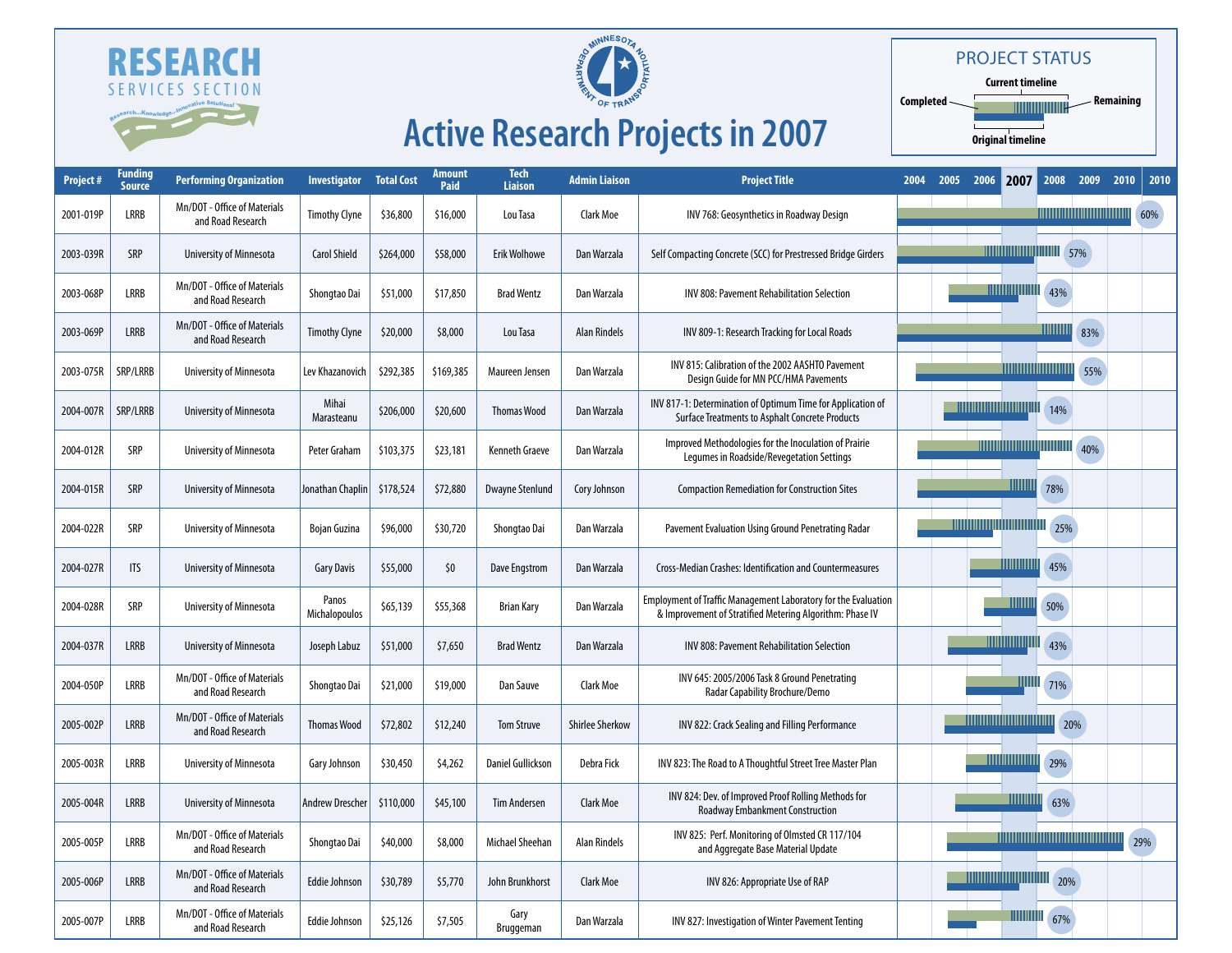| <b>Project#</b> | <b>Funding</b><br><b>Source</b> | <b>Performing Organization</b>                      | <b>Investigator</b>    | <b>Total Cost</b> | <b>Amount</b><br>Paid | <b>Tech</b><br><b>Liaison</b>        | <b>Admin Liaison</b> | <b>Project Title</b>                                                                                                                                     | 2004 | 2005 | 2006 | 2007                     | 2008                     | 2009                                | 2010 | 2010 |
|-----------------|---------------------------------|-----------------------------------------------------|------------------------|-------------------|-----------------------|--------------------------------------|----------------------|----------------------------------------------------------------------------------------------------------------------------------------------------------|------|------|------|--------------------------|--------------------------|-------------------------------------|------|------|
| 2005-008P       | LRRB                            | Mn/DOT - Office of Materials<br>and Road Research   | <b>Bruce Chadbourn</b> | \$56,000          | \$26,000              | Jerry Geib                           | Dan Warzala          | INV 828: Local Road Material Properties and Calibration of MnPAVE                                                                                        |      |      |      | <b>TITULITII III</b>     | 33%                      |                                     |      |      |
| 2005-010R       | LRRB                            | University of Minnesota                             | John Nieber            | \$186,735         | \$1,204               | Stephen Schnieder                    | Nelson Cruz          | INV 830: Evaluating Roadway Subsurface Drainage Practices                                                                                                |      |      |      |                          | 13%                      |                                     |      |      |
| 2005-011P       | LRRB                            | Mn/DOT - Office of<br><b>Environmental Services</b> | <b>Robert Edstrom</b>  | \$100,000         | \$57,871              | <b>Ronald Mortensen</b>              | Dan Warzala          | INV 773-3: Shredded Tires Used for Road Bases; Part 2,<br><b>Environmental Services Analysis of samples</b>                                              |      |      |      |                          |                          | 50%                                 |      |      |
| 2005-014R       | SRP                             | University of Minnesota                             | <b>Cathy French</b>    | \$190,477         | \$128,360             | Keith Molnau                         | <b>Alan Rindels</b>  | Monitoring and Analysis of a Full Depth Precast<br>Concrete Bridge Deck System                                                                           |      |      |      | <u> HIIIIIIIIIIIIIII</u> |                          | 50%                                 |      |      |
| 2005-015R       | SRP                             | North Dakota State University                       | Magdy<br>Abdelrahman   | \$88,244          | \$35,000              | Jay Hietpas                          | Nelson Cruz          | <b>Best Value Based on Performance</b>                                                                                                                   |      |      |      |                          | <b>THE THE TELL S7%</b>  |                                     |      |      |
| 2005-016R       | SRP                             | University of Minnesota                             | Roger Becker           | \$88,000          | \$12,000              | Donald Wyse,<br><b>Tina Markeson</b> | Dan Warzala          | <b>Canada Thistle Seed Movement</b>                                                                                                                      |      |      |      |                          |                          | 58%                                 |      |      |
| 2005-017R       | SRP                             | <b>Mankato State University</b>                     | <b>Brock McMillan</b>  | \$99,132          | \$48,445              | <b>Kenneth Graeve</b>                | Dan Warzala          | Wildlife Value of Reed Canary Grass Infested Wetlands in MN                                                                                              |      |      |      |                          | <u> HIIIIIII</u><br>75%  |                                     |      |      |
| 2005-018R       | SRP                             | North Dakota State University                       | Amiy Varma             | \$69,000          | \$48,800              | <b>Robert Gale</b>                   | Nelson Cruz          | Development of Measurement Sources for Freight<br>Performance Indicators                                                                                 |      |      |      |                          | 86%                      |                                     |      |      |
| 2005-020R       | SRP/LRRB                        | North Dakota State University                       | Amiy Varma             | \$71,000          | \$52,100              | <b>Brian Gage</b>                    | Nelson Cruz          | INV 832: Volume Warrants for Right Turn Lanes                                                                                                            |      |      |      | <u>UIIIIIIIIIIII</u>     | 57%                      |                                     |      |      |
| 2005-022R       | SRP/LRRB                        | North Dakota State University                       | Magdy<br>Abdelrahman   | \$101,621         | \$38,757              | Milton Alm,<br><b>Tim Andersen</b>   | Nelson Cruz          | INV 831: Investigation of Stripping in MN Class7 (RAP)<br>and Full Depth Reclamation Base Material                                                       |      |      |      |                          | <b>THEFT READERS</b> 18% |                                     |      |      |
| 2005-025R       | SRP                             | University of Minnesota                             | Diwakar Gupta          | \$55,000          | \$35,750              | Sarah Lenz                           | <b>Alan Rindels</b>  | <b>Improving Capacity Planning for Demand-Responsive</b><br>Para transit Services                                                                        |      |      |      |                          | ШШ<br>80%                |                                     |      |      |
| 2005-028C       | OIM/LRRB                        | Castle Rock Consultants, Inc.                       | James Davies           | \$78,770          | \$53,644              | Sue Lodahl                           | <b>Nelson Cruz</b>   | LRRB-RSS Web Site Hosting and maintenance 2006 - 2007                                                                                                    |      |      |      | ШШ                       | 75%                      |                                     |      |      |
| 2005-029R       | SRP/LRRB                        | University of Minnesota                             | Jonathan Chaplin       | \$146,000         | \$98,000              | DeWayne Jones                        | Sue Lodahl           | Development of a Trash Harvester for MNDot Phase 2                                                                                                       |      |      |      |                          | <b>HIIII</b> 71%         |                                     |      |      |
| 2005-031R       | SRP/LRRB                        | University of Minnesota                             | <b>Bruce Wilson</b>    | \$89,000          | \$30,000              | <b>Brett Troyer</b>                  | Dan Warzala          | INV 833: Design Tool for Controlling Runoff and<br>Sediment from Highway Construction                                                                    |      |      |      |                          | 29%                      |                                     |      |      |
| 2005-034C       | LRRB                            | SRF Consulting Group, Inc.                          | Michael Marti          | \$46,035          | \$31,804              | <b>Marcus Hall</b>                   | <b>Sandy McCully</b> | INV 999: LRRB Outreach/Communication Activities                                                                                                          |      |      |      |                          | <b>HUILLING</b>          | 63%                                 |      |      |
| 2005-038R       | LRRB                            | <b>Mankato State University</b>                     | James Wilde            | \$60,080          | \$44,919              | Alan Forsberg                        | Debra Fick           | INV 836: Design Procedures for Bituminous Stabilized<br><b>Road Surfaces for Low Volume Roads</b>                                                        |      |      |      | <u>IIIIIIIIIIII</u>      | 63%                      |                                     |      |      |
| 2005-042P       | LRRB                            | Mn/DOT - Office of Materials<br>and Road Research   | <b>Thomas Wood</b>     | \$20,000          | \$6,000               | <b>Thomas Wood</b>                   | Dan Warzala          | INV 817-2: Determination of Optimum Time for the Application<br>of Surface Treatments to Asphalt Concrete Products                                       |      |      |      |                          | 29%                      |                                     |      |      |
| 2005-060R       | SRP/Traffic                     | <b>University of Minnesota</b>                      | Kathleen Harder        | \$88,000          | \$15,500              | <b>Todd Kramascz</b>                 | Cory Johnson         | The Effectiveness & Safety of Traffic and Non-Traffic Related Msgs<br>Presented on Changeable Msg Signs (8805-113)                                       |      |      |      | <u> TIIHIIIIIIIIII</u>   |                          | 25%                                 |      |      |
| 2006-002R       | LRRB                            | <b>Iowa State University</b>                        | Shauna Hallmark        | \$39,444          | \$8,443               | Paul Stine                           | <b>Clark Moe</b>     | <b>INV 839: Warrants for Roundabouts</b>                                                                                                                 |      |      |      |                          | <b>THEFER 29%</b>        |                                     |      |      |
| 2006-003P       | LRRB                            | Mn/DOT - Office of Materials<br>and Road Research   | Shongtao Dai           | \$56,200          | \$8,000               | <b>Brian Noetzelman</b>              | Dan Warzala          | INV 840-1: Performance of PG 52-34 Oil on Local Roads                                                                                                    |      |      |      |                          |                          | <u> 1989 - Andrew Maria Barat (</u> |      | 13%  |
| 2006-004P       | LRRB                            | Mn/DOT - Office of Materials<br>and Road Research   | <b>Thomas Wood</b>     | \$43,257          | \$12,625              | Dennis Luebbe                        | Dan Warzala          | INV 841: Long-term Maintenance Effects on Hot Mix<br>Asphalt Pavements Caused by Center Line, Edge Line,<br><b>Shoulders, and Stop Bar Rumble Strips</b> |      |      |      | <u> Hillillilli</u>      | 33%                      |                                     |      |      |
| 2006-005P       | LRRB                            | Mn/DOT - Office of Materials<br>and Road Research   | <b>Eddie Johnson</b>   | \$75,000          | \$19,889              | John P McDonald                      | Alan Rindels         | INV 842: Best Practices for Dust Control on<br><b>Aggregate Surfaced Roads</b>                                                                           |      |      |      |                          | <b>THEFER 450%</b>       |                                     |      |      |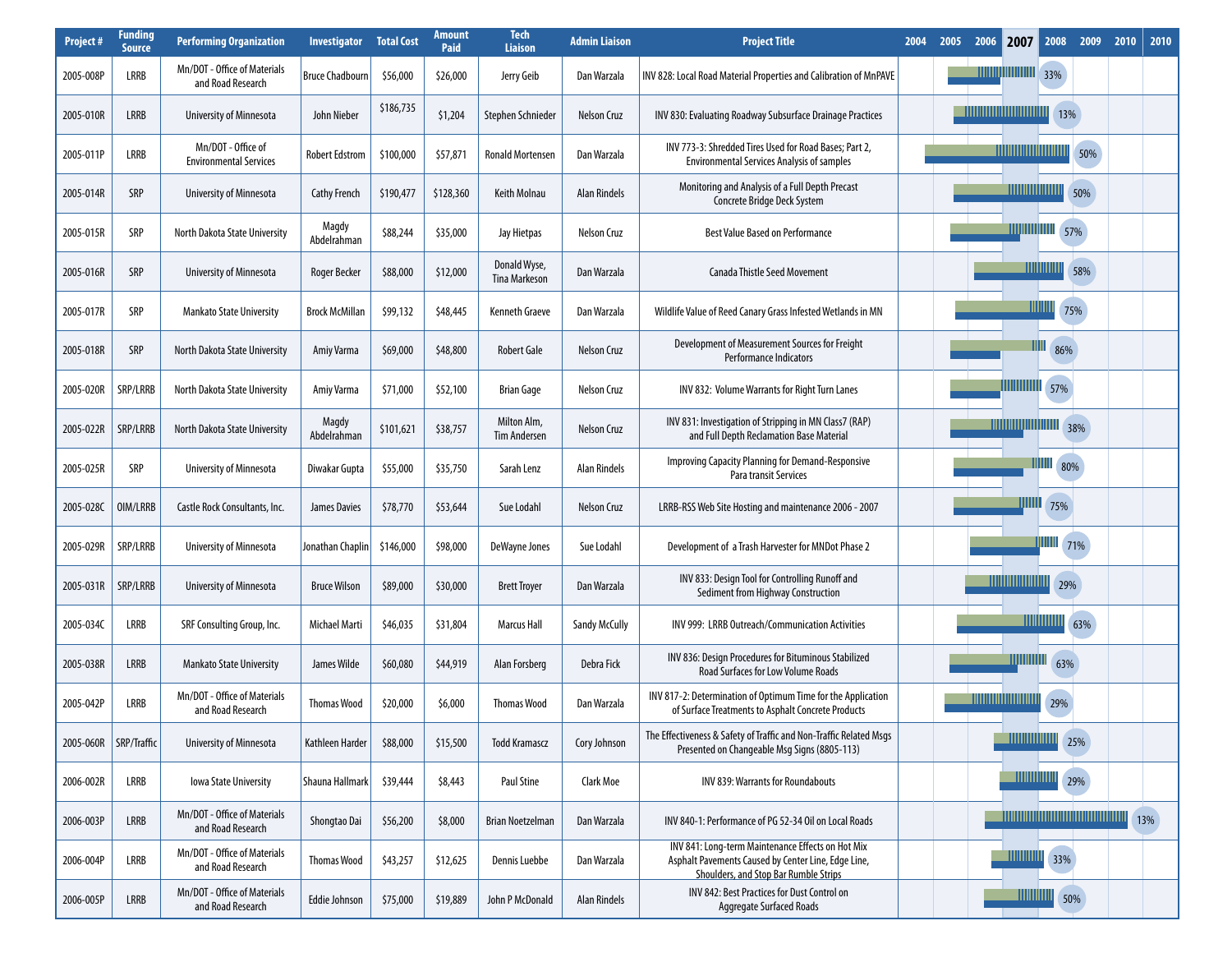| Project#  | <b>Funding</b><br><b>Source</b> | <b>Performing Organization</b>    | <b>Investigator</b>    | <b>Total Cost</b> | Amount<br>Paid | <b>Tech</b><br><b>Liaison</b>          | <b>Admin Liaison</b>   | <b>Project Title</b>                                                                                                            | 2004 | 2005 | 2006 | 2007                        | 2008                                | 2009                                       | 2010 | 2010 |
|-----------|---------------------------------|-----------------------------------|------------------------|-------------------|----------------|----------------------------------------|------------------------|---------------------------------------------------------------------------------------------------------------------------------|------|------|------|-----------------------------|-------------------------------------|--------------------------------------------|------|------|
| 2006-006R | LRRB                            | <b>Mankato State University</b>   | James Wilde            | \$31,040          | \$4,497        | John Brunkhorst                        | <b>Clark Moe</b>       | INV 843-1: Predicting the Occurrence of Bumps in Overlays                                                                       |      |      |      |                             |                                     |                                            | 17%  |      |
| 2006-007R | LRRB                            | <b>Mankato State University</b>   | James Wilde            | \$54,094          | \$17,679       | Tim Stahl                              | Clark Moe              | INV 844: Update of Vehicle Classification for<br><b>County Road Pavement Design</b>                                             |      |      |      |                             | 20%                                 |                                            |      |      |
| 2006-009R | LRRB                            | University of Minnesota           | Satish Gupta           | \$135,000         | \$6,750        | <b>Nancy Whiting</b>                   | Nelson Cruz            | INV 846: Hydraulic, Mechanical, and Leaching<br><b>Characteristics of Recycled Materials</b>                                    |      |      |      | <u>HIIIIIIIIIIIIIIIII</u>   |                                     | 13%                                        |      |      |
| 2006-010R | <b>LRRB</b>                     | University of Minnesota           | Paul Bloom             | \$170,055         | \$0            | <b>Fred Salsbury</b>                   | <b>Clark Moe</b>       | INV 847: Use of Fly Ash for Reconstruction of Bituminious Road                                                                  |      |      |      |                             |                                     | 19%                                        |      |      |
| 2006-011R | LRRB                            | University of Minnesota           | <b>Thomas Smith</b>    | \$118,908         | \$0            | Deb Bloom                              | Dan Warzala            | INV 848: Warning Efficacy of Active Passive Warnings for Unsignal-<br>ized Intersection and Mid-Block Pedestrian Cross-Walks    |      |      |      |                             |                                     | 40%                                        |      |      |
| 2006-012R | <b>LRRB</b>                     | University of Minnesota           | Stefan Heinz           | \$108,355         | \$18,671       | <b>Wayne Sandberg</b>                  | Debra Fick             | INV 849: Study of Environmental Effects of De-icing Salt<br>on Water Quality in Minnesota                                       |      |      |      |                             |                                     | 14%                                        |      |      |
| 2006-013R | LRRB                            | University of Minnesota           | <b>Kimberly Hill</b>   | \$105,000         | \$52,500       | Lee Amundson                           | <b>Nelson Cruz</b>     | INV 850: Mechanistic Modeling of Dynamic Cone Penetrometer Test                                                                 |      |      |      | <u> HIIIIIIIIIIIII</u>      |                                     | 33%                                        |      |      |
| 2006-014R | LRRB                            | University of Minnesota           | Lev Khazan-ovich       | \$126,042         | \$16,008       | Jerry Geib                             | Clark Moe              | INV 851: Allowable Axle Loads on Pavements                                                                                      |      |      |      |                             |                                     |                                            | 14%  |      |
| 2006-015R | LRRB                            | University of Minnesota - Duluth  | <b>Brian Brashaw</b>   | \$52,980          | \$7,947        | <b>Chris Morris</b>                    | Debra Fick             | INV 853: Development of Flexural Vibration Inspection Equipmt,<br>Techniques to Assess Structural Health of Rural Bridge Sys II |      |      |      | шш                          | 60%                                 |                                            |      |      |
| 2006-016C | <b>LRRB</b>                     | University of Minnesota           | John Nieber            | \$71,638          | \$14,202       | Dan Sauve                              | <b>Alan Rindels</b>    | INV 852: Subsurface Drainage Manual for Pavements in Minnesota                                                                  |      |      |      | TIIIII                      | 56%                                 |                                            |      |      |
| 2006-0200 | LRRB                            | University of Minnesota           | Jim Grothaus           | \$70,000          | \$42,500       | <b>Marcus Hall</b>                     | Clark Moe              | INV 998: 2006 Operational Research Program for<br><b>Local Transportation Groups. OPERA</b>                                     |      |      |      |                             | ШШ                                  | 56%                                        |      |      |
| 2006-021R | SRP                             | University of Minnesota           | Panos<br>Michalopoulos | \$35,000          | \$14,000       | Robert Byers,<br><b>Brian Isaacson</b> | Sue Lodahl             | Access to Destinations: Twin Cities Metro-Wide Traffic<br>Micro-Simulation: Feasibility Investigation                           |      |      |      | <u> Till Millighed Mari</u> |                                     | 13%                                        |      |      |
| 2006-027R | SRP                             | University of Minnesota - Duluth  | Kurt Johnson           | \$109,562         | \$38,346       | Sarma Straumanis                       | Debra Fick             | Wetland Mitigation in Abandoned Gravel Pits                                                                                     |      |      |      |                             |                                     | 56%                                        |      |      |
| 2006-029R | SRP/LRRB                        | University of Minnesota           | Arturo Schultz         | \$75,000          | \$0            | Gary D Peterson                        | Nelson Cruz            | INV 858: Crack and Concrete Deck Sealant Performance                                                                            |      |      |      | -----------                 | 20%                                 |                                            |      |      |
| 2006-030R | SRP                             | University of Minnesota           | <b>Cathy French</b>    | \$114,390         | \$0            | Lowell Johnson                         | <b>Shirlee Sherkow</b> | Discrepancies in Shear Strength of Prestressed Beams<br>with Different Specifications                                           |      |      |      |                             | <u> Hill Milligan Maria Milliga</u> |                                            | 20%  |      |
| 2006-031R | SRP                             | University of Wisconsin - Madison | Jose Pincheria         | \$59,288          | \$52,942       | Paul Rowekamp                          | Debra Fick             | Corrosion Protection Performance of Epoxy-Coated Reinforcing Bars                                                               |      |      |      | ШШ                          | 57%                                 |                                            |      |      |
| 2006-032R | SRP                             | <b>Mankato State University</b>   | <b>Brock McMillan</b>  | \$79,937          | \$13,247       | Jason Alcott                           | Debra Fick             | The Utility of Wildlife Crossings in MN                                                                                         |      |      |      |                             |                                     | <u> Hillingin Hillingin Hillingin Hill</u> |      | 22%  |
| 2006-033C | SRP                             | University of Minnesota           | <b>Stacey Stark</b>    | \$54,046          | \$44,858       | <b>Elizabeth Hobbs</b>                 | Nelson Cruz            | Methodology to Incorporate Historic / Prehistoric Surface<br>Hydrology layer in MN/Model Using Existing GIS Data                |      |      |      |                             | <b>THE THE 50%</b>                  |                                            |      |      |
| 2006-034C | SRP                             | University of Minnesota           | Lari Adeel             | \$50,000          | \$0            | <b>Rabinder Bains</b>                  | Dan Warzala            | Growth of Property Values Near Major Transportation Corridors                                                                   |      |      |      |                             |                                     | 0%                                         |      |      |
| 2006-036R | SRP                             | St. Cloud State University        | <b>Timothy Vogt</b>    | \$25,502          | \$3,440        | Farideh Amiri                          | Sue Lodahl             | LED Lighting for Snow Plows and Related Maintenance<br>and Construction Vehicles                                                |      |      |      |                             | $\frac{1}{1}$                       |                                            |      |      |
| 2006-037C | SRP/LRRB                        | North Dakota State University     | Magdy<br>Abdelrahman   | \$92,624          | \$10,950       | Gary Bruggeman                         | Dan Warzala            | INV 855: A Property-Based Specification for Coarse<br><b>Aggregate in Pavement Applications</b>                                 |      |      |      |                             |                                     | 14%                                        |      |      |
| 2006-039R | SRP/LRRB                        | University of Minnesota           | Mihai<br>Marasteanu    | \$77,905          | \$0            | John Garrity                           | Dan Warzala            | INV 856: Investigation of In-Place Asphalt Film Thickness and<br>Performance of Minnesota Hot Mix Asphalt Mixtures              |      |      |      |                             |                                     | <b>THEFER (17%)</b>                        |      |      |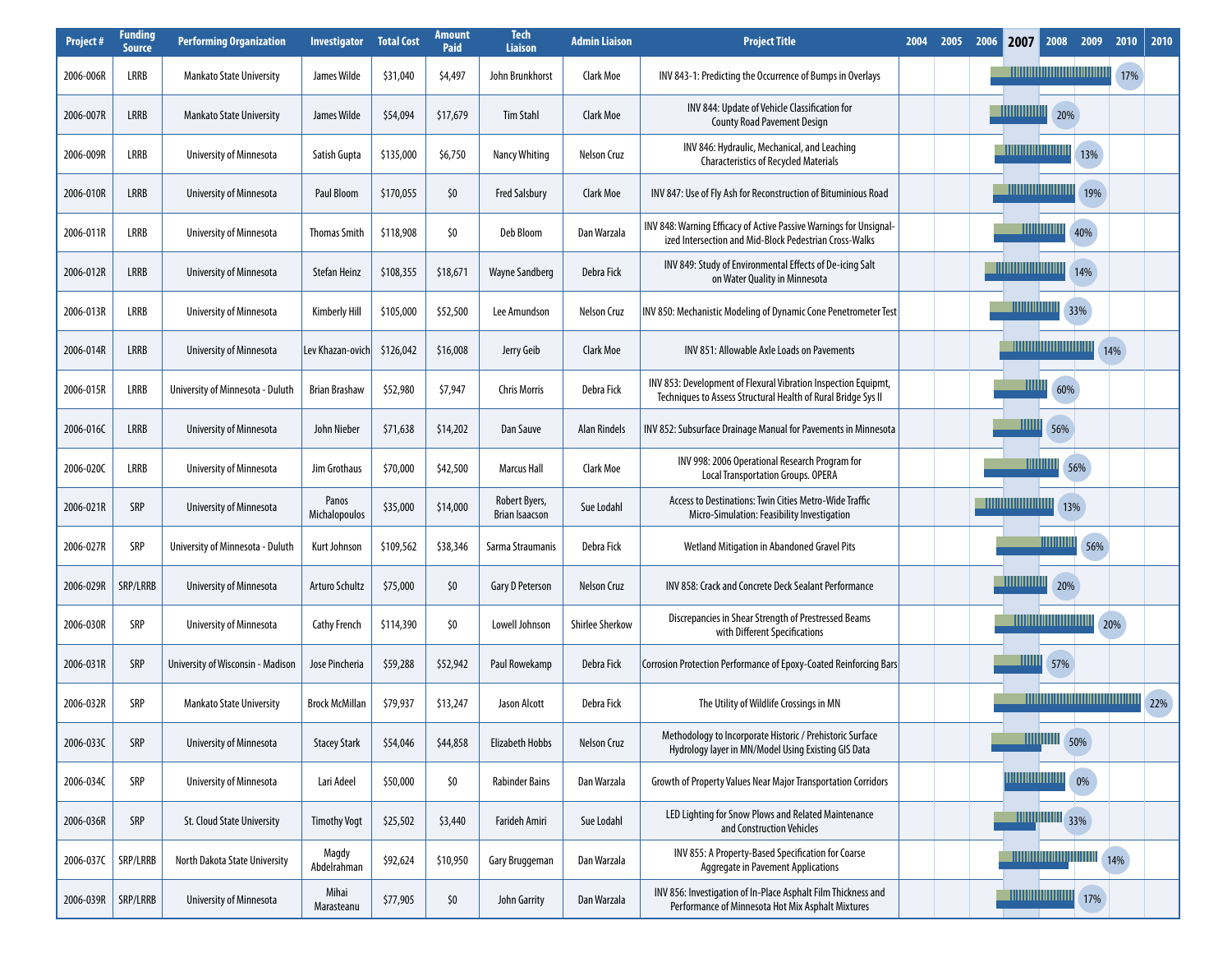| <b>Project#</b> | Funding<br>Source | <b>Performing Organization</b>               | Investigator           | <b>Total Cost</b> | Amount<br>Paid | <b>Tech</b><br><b>Liaison</b>      | <b>Admin Liaison</b>   | <b>Project Title</b>                                                                                                                                           | 2004 | 2005 | 2006 | 2007<br>2008              | 2009              | 2010 | 2010 |
|-----------------|-------------------|----------------------------------------------|------------------------|-------------------|----------------|------------------------------------|------------------------|----------------------------------------------------------------------------------------------------------------------------------------------------------------|------|------|------|---------------------------|-------------------|------|------|
| 2006-040R       | SRP/LRRB          | <b>University of Minnesota</b>               | Lev Khazanovich        | \$79,493          | \$7,949        | <b>Ben Worel</b>                   | Cory Johnson           | INV 857: A Report & Analysis of Effects of Seasonal & Climatic<br>Changes on Ride Quality Observed in MnROAD Low & Volume RD                                   |      |      |      |                           | 20%               |      |      |
| 2006-042R       | SRP/LRRB          | University of Minnesota                      | Craig Shankwitz        | \$45,400          | \$0            | <b>Glen Ellis</b>                  | <b>Shirlee Sherkow</b> | INV 845: Analysis of Highway Design and Geometric<br><b>Effects on Crashes - Part II</b>                                                                       |      |      |      |                           |                   | 0%   |      |
| 2006-043R       | SRP               | St. Cloud State University                   | <b>Kenneth Miller</b>  | \$27,568          | \$0            | Dave Engstrom                      | Dan Warzala            | <b>Evaluation of the Effects of Centerline Rumble Strips</b><br>on Non-Conventional Vehicles                                                                   |      |      |      |                           | 75%               |      |      |
| 2006-044R       | SRP               | University of Minnesota                      | Henry Liu              | \$70,000          | \$0            | Sue Zarling                        | <b>Shirlee Sherkow</b> | Development of a Platoon-Priority Control Strategy with/out<br>Advance Warning Flasher for Isolated High-Speed Intersection                                    |      |      |      | <b>THEFFEHREE</b>         | 25%               |      |      |
| 2006-045R       | SRP               | University of Minnesota                      | <b>Frank Douma</b>     | \$50,000          | \$0            | Darryl Anderson                    | Dan Warzala            | Impact of Bicycle Facilities on Commute Mode Share                                                                                                             |      |      |      |                           | 12%               |      |      |
| 2006-047R       | SRP               | University of Minnesota - Duluth             | <b>Taek Kwon</b>       | \$91,388          | \$0            | <b>Matthew Oman</b>                | <b>Nelson Cruz</b>     | Development of Data Warehouse and Application for Continuous<br>Vehicle Class and weigh-in-Motion (WIM) Data                                                   |      |      |      | ,,,,,,,,,,,,,,,,,,,,,,,   |                   | 0%   |      |
| 2006-048C       | SRP               | North Dakota State University                | Amiy Varma             | \$75,000          | \$12,112       | <b>Gene Hicks</b>                  | Nelson Cruz            | <b>Feasibility of Statewide Travel Demand Model</b>                                                                                                            |      |      |      |                           | 21%               |      |      |
| 2006-049R       | SRP               | University of Minnesota                      | Kevin Krizek           | \$55,508          | \$24,979       | Darryl Anderson                    | Sue Lodahl             | Access to Destinations: How Close is Close Enough?<br><b>Estimate Accurate Distance Decay Functions for Different</b><br><b>Purposed &amp; Multiple Models</b> |      |      |      | <u> HIIIIIIIIII</u>       | 43%               |      |      |
| 2006-050R       | SRP               | <b>University of Minnesota</b>               | David Levinson         | \$49,584          | \$32,230       | <b>Rabinder Bains</b>              | Sue Lodahl             | Access to Destinations: Monitoring Land Use Activity<br>Changes in Twin Cities Metropolitan Region                                                             |      |      |      | ШШШ                       | 57%               |      |      |
| 2006-051R       | SRP               | University of Minnesota                      | <b>Kevin Krizek</b>    | \$38,003          | \$34,203       | Rabinder Bains,<br>Robb Luckow     | Sue Lodahl             | Access to Destinations: Parcel Level Land Data Acquisition<br>& Analysis for Measuring NonAuto Accessibility                                                   |      |      |      | ШШ                        | 67%               |      |      |
| 2006-052C       | SRP/LLRB          | <b>University of Minnesota</b>               | Gina Baas              | \$106,823         | \$89,020       | Sue Lodahl                         | <b>Sandy McCully</b>   | RSS Research Report Management                                                                                                                                 |      |      |      |                           | 83%               |      |      |
| 2006-054R       | SRP               | University of Minnesota                      | Robert Johns           | \$64,700          | \$4,000        | <b>Chuck Siggerud</b>              | Sue Lodahl             | History Of Minnesota Highways                                                                                                                                  |      |      |      | WWWW                      | 50%               |      |      |
| 2006-060R       | LRRB              | University of Minnesota                      | Henry Liu              | \$70,000          | \$28,000       | <b>Eric Drager</b>                 | <b>Shirlee Sherkow</b> | INV 862: Real Time Arterial Performance                                                                                                                        |      |      |      |                           | ,,,,,,,,,,,,,,,,, | 43%  |      |
| 2006-069C       | FHWA              | University of Minnesota                      | Robert Johns           | \$50,000          | \$32,450       | <b>Thomas Sorel</b>                | Sue Lodahl             | <b>Collaborative Research Approach for Managing Conflict</b><br>and Consensus Building Pilot Project                                                           |      |      |      | ШШ                        | 57%               |      |      |
| 2006-072R       | SRP               | University of Minnesota                      | Henry Liu              | \$43,966          | \$0            | Sue Sheehan                        | Ann McLellan           | <b>Evaluation of Cell Phone Traffic Data</b>                                                                                                                   |      |      |      | 83%                       |                   |      |      |
| 2006-076C       | SRP               | Campbell Scientific                          | Jim Bilskie            | \$35,000          | \$0            | John Siekmeier                     | <b>Bruce Holdhusen</b> | IMP2006 #1: Portable Field Moisture Technology                                                                                                                 |      |      |      | <u> Hillillilli</u>       | 17%               |      |      |
| 2006-077C       | SRP               | Bonestroo, Rosne, Anderlik<br>& Assoc., Inc. | <b>Matthew Shands</b>  | \$29,979          | \$24,436       | Mary Jackson                       | Alan Rindels           | IMP2006 #2: Promoting the Bicycle and Pedestrian Toolbox                                                                                                       |      |      |      | <u>                </u>   | 1%                |      |      |
| 2006-078C       | SRP               | American Engineering Testing, Inc.           | Dave Rettner           | \$35,000          | \$0            | <b>Nancy Whiting</b>               | <b>Bruce Holdhusen</b> | IMP2006 #4: Implementation of the Hydraulic Fracture<br><b>Test Specification for Coarse Aggregate</b>                                                         |      |      |      | <u> Hillillill</u><br>10% |                   |      |      |
| 2006-079C       | SRP/LLRB          | <b>Mankato State University</b>              | John Krenz             | \$52,500          | \$2,500        | Paul Walvatne                      | Debra Fick             | IMP2006 #6: Best Practices: Managing and Enhancing Roadside<br><b>Vegetation for Desirable Wildlife</b>                                                        |      |      |      |                           | 29%               |      |      |
| 2006-080C       | SP&R              | Pro-West & Associates, Inc.                  | <b>Annette Theroux</b> | \$134,567         | \$15,427       | Mark Maloney,<br><b>Rick Morey</b> | Clark Moe              | MPR-6(013) Cadastral And Right of Way<br>Data Exchange - Pilot Project                                                                                         |      |      |      |                           | 50%               |      |      |
| 2006-093R       | LRRB              | <b>University of Minnesota</b>               | Jim Grothaus           | \$440,500         | \$146,833      | Julie Skallman                     | Clark Moe              | INV 668: CY07 Program LTAP Program FED PROJ 8807(157)                                                                                                          |      |      |      | <u> HIIIIIIIII</u>        | 33%               |      |      |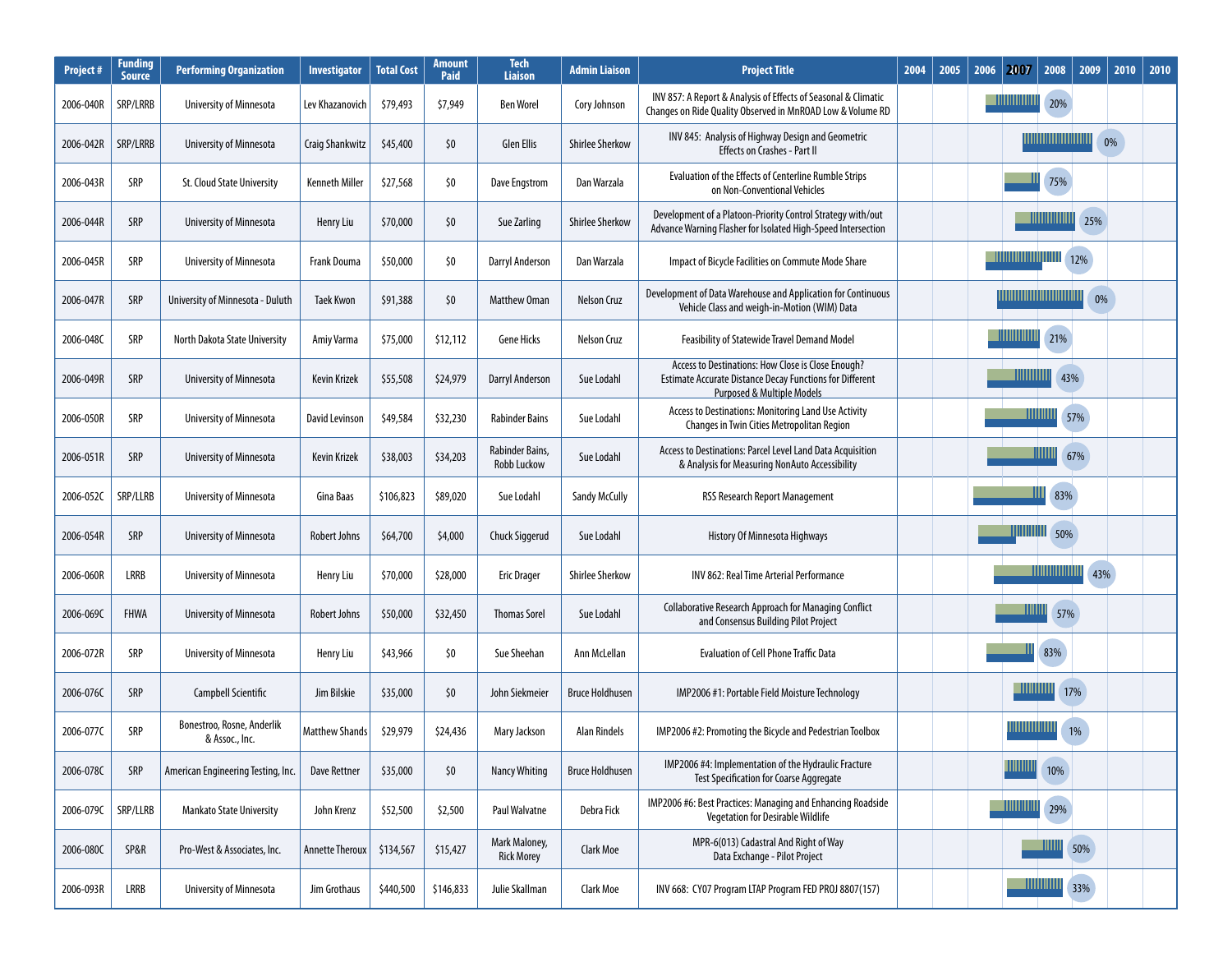| <b>Project#</b> | <b>Funding</b><br><b>Source</b> | <b>Performing Organization</b>                    | <b>Investigator</b>     | <b>Total Cost</b> | <b>Amount</b><br>Paid | <b>Tech</b><br><b>Liaison</b>         | <b>Admin Liaison</b>   | <b>Project Title</b>                                                                                                 | 2004 | 2005 | 2006 | 2007               | 2008                         | 2009 | 2010 | 2010 |
|-----------------|---------------------------------|---------------------------------------------------|-------------------------|-------------------|-----------------------|---------------------------------------|------------------------|----------------------------------------------------------------------------------------------------------------------|------|------|------|--------------------|------------------------------|------|------|------|
| 2006-096P       | LRRB                            | Mn/DOT - Office of Materials<br>and Road Research | John Siekmeier          | \$105,000         | \$0                   | Larry Berkland                        | <b>Shirlee Sherkow</b> | INV 860: Compaction Specifications for Unbound Materials                                                             |      |      |      | <u> Hillininin</u> |                              | 33%  |      |      |
| 2006-107C       | LRRB                            | SRF Consulting Group, Inc.                        | Michael Marti           | \$275,000         | \$25,862              | <b>Mark Maloney</b>                   | Clark Moe              | INV 645: RIC Implementation of Research Findings<br>(2007-2008) - Main Consultant                                    |      |      |      |                    | <b>TIMMUMMMMMMMMM</b> 29%    |      |      |      |
| 2006-108R       | SRP                             | University of Minnesota                           | Michael Manser          | \$119,000         | \$25,000              | <b>Gordy Pehrson</b>                  | <b>Shirlee Sherkow</b> | Generational Perspectives on Teen and Older Drivers on Traffic<br>Safety in Rural and Urban Communities              |      |      |      |                    |                              | 40%  |      |      |
| 2006-109C       | SRP                             | CTC & Associates LLC                              | <b>Patrick Casey</b>    | \$23,520          | \$11,560              | <b>Sandy McCully</b>                  | <b>Sandy McCully</b>   | Minnesota TRB Guide and RSS Calendar for 2007 & 2008                                                                 |      |      |      |                    | 90%                          |      |      |      |
| 2006-110C       | SRP                             | The Improve Group                                 | Leah Goldstein<br>Moses | \$44,843          | \$37,466              | Dan Warzala                           | Dan Warzala            | Transportation Research Manual: Scope of Services                                                                    |      |      |      |                    | 85%                          |      |      |      |
| 2006-111R       | SRP                             | University of Minnesota                           | <b>Gary Davis</b>       | \$150,000         | \$0                   | <b>Gene Hicks</b>                     | Sue Lodahl             | Access to Destinations: Arterial Data Acquisition and<br>Network-Wide Travel Time Estimation (Phase II)              |      |      |      |                    | <u>                    </u>  |      | 0%   |      |
| 2006-112C       | LRRB                            | University of Minnesota                           | Jim Grothaus            | \$70,000          | \$0                   | <b>Marcus Hall</b>                    | Clark Moe              | INV 998: (CY 2007) Operational Research Program                                                                      |      |      |      |                    | - 1111111                    | 30%  |      |      |
| 2006-1140       | SRP                             | University of Minnesota - Duluth                  | Eil Kwon                | \$58,500          | \$0                   | Cory Johnson                          | Clark Moe              | Research Management System Phase I -<br>Develop Conceptual Design                                                    |      |      |      |                    | 17%                          |      |      |      |
| 2006-115C       | SRP                             | Mickey Ruiz                                       | Mickey Ruiz             | \$66,750          | \$39,379              | N/A                                   | Clark Moe              | <b>Close Out Evaluation</b>                                                                                          |      |      |      | Ш                  | 60%                          |      |      |      |
| 2006-116C       | SRP                             | David Johnson                                     | Dave Johnson            | \$80,000          | \$26,923              | Sue Lodahl                            | Sue Lodahl             | Strategic Program Development - Phase I                                                                              |      |      |      | ШШ                 | 50%                          |      |      |      |
| 2006-128C       | SP&R                            | <b>CTC &amp; Associates LLC</b>                   | Patrick Casey           | \$25,199          | \$24,004              | Sue Lodahl                            | <b>Carole Wiese</b>    | MPR-6(002) Financial Peer Exchange                                                                                   |      |      |      |                    | 86%                          |      |      |      |
| 2007-001R       | LRRB                            | University of Minnesota                           | John Nieber             | \$50,663          | \$0                   | Alan Forsberg,<br>Susan Miller        | <b>Alan Rindels</b>    | INV 870: Cost Analysis of Alternative Culvert<br><b>Installation Practices in MN</b>                                 |      |      |      |                    |                              |      | 0%   |      |
| 2007-002R       | SRP/LRRB                        | University of Minnesota                           | Diwakar Gupta           | \$94,876          | \$0                   | Jay Hietpas,<br><b>Tom Ravn</b>       | Alan Rindels           | INV 871: Statistical Methods for Materials Testing                                                                   |      |      |      |                    | <u> HIIIMIIIIIIIIIIIIIII</u> |      | 10%  |      |
| 2007-004P       | LRRB                            | Mn/DOT - Office of Materials<br>and Road Research | Roger Olson             | \$20,000          | \$0                   | <b>Mark Maloney</b>                   | <b>Sandy McCully</b>   | INV 873: Use of Foamed Asphalt Base Reclamation on Local Roads                                                       |      |      |      |                    |                              | 20%  |      |      |
| 2007-005R       | SRP/LRRB                        | University of Minnesota                           | Omid Mohseni            | \$111,000         | \$0                   | Sue McDermott                         | <b>Alan Rindels</b>    | INV 874: Assessment of the Underground Stormwater Management<br><b>Devices Under High Flow Conditions</b>            |      |      |      |                    |                              |      | 50%  |      |
| 2007-006R       | LRRB                            | University of Minnesota                           | John Gulliver           | \$55,000          | \$0                   | Rhonda Rae                            | <b>Shirlee Sherkow</b> | INV 875: Estimating the Size Distribution of Suspended Sediments<br>in Minnesota Stormwater-Phase I The Methodology  |      |      |      |                    |                              |      | 0%   |      |
| 2007-009P       | LRRB                            | Mn/DOT - Office of Materials<br>and Road Research | Matthew Lebens          | \$82,400          | \$0                   | Larry Matsumoto                       | <b>Bruce Holdhusen</b> | INV 878: Porous Asphalt Pavement Performance in Cold Regions.<br>Match for MPR-6(024) Permeable Pavement Performance |      |      |      |                    |                              |      | 0%   |      |
| 2007-018C       | SRP                             | <b>Darlene Gorrill</b>                            | <b>Darlene Gorrill</b>  | \$17,912          | \$5,400               | Sue Lodahl                            | <b>Sandy McCully</b>   | INV 881: LRRB Annual Program/Technical<br><b>Research Synthesis Reports</b>                                          |      |      |      |                    | <u> HIIIIIIIIII</u>          | 50%  |      |      |
| 2007-022P       | LRRB                            | Mn/DOT - Office of Materials and<br>Road Research | Bernard<br>Izevbekhai   | \$50,000          | \$0                   | <b>Mark Maloney</b>                   | <b>Bruce Holdhusen</b> | INV 879: Pervious Concrete Pavement in<br>Mn/ROAD Low Volume Road                                                    |      |      |      |                    |                              |      |      | 0%   |
| 2007-023R       | SRP                             | University of Minnesota                           | Robert Johns            | \$184,000         | \$0                   | Darryl Anderson,<br>Robb Luckow       | Sue Lodahl             | Access to Destinations: Application of Accessibility<br><b>Measures for Non-Auto Travel Modes</b>                    |      |      |      |                    |                              |      | 0%   |      |
| 2007-024C       | LRRB                            | David Johnson                                     | Dave Johnson            | \$40,000          | \$39,423              | Lou Tasa                              | <b>Alan Rindels</b>    | INV 809-2: Research Tracking for Local Roads                                                                         |      |      |      |                    | 100%                         |      |      |      |
| 2007-029R       | SRP                             | University of Minnesota                           | David Levinson          | \$72,636          | \$0                   | Rabinder Bains,<br><b>Ron Lambert</b> | <b>Alan Rindels</b>    | <b>Economic Impact of Upgrading Roads</b>                                                                            |      |      |      |                    | <u> HIIIIIIIIIIIIIIII</u>    | 0%   |      |      |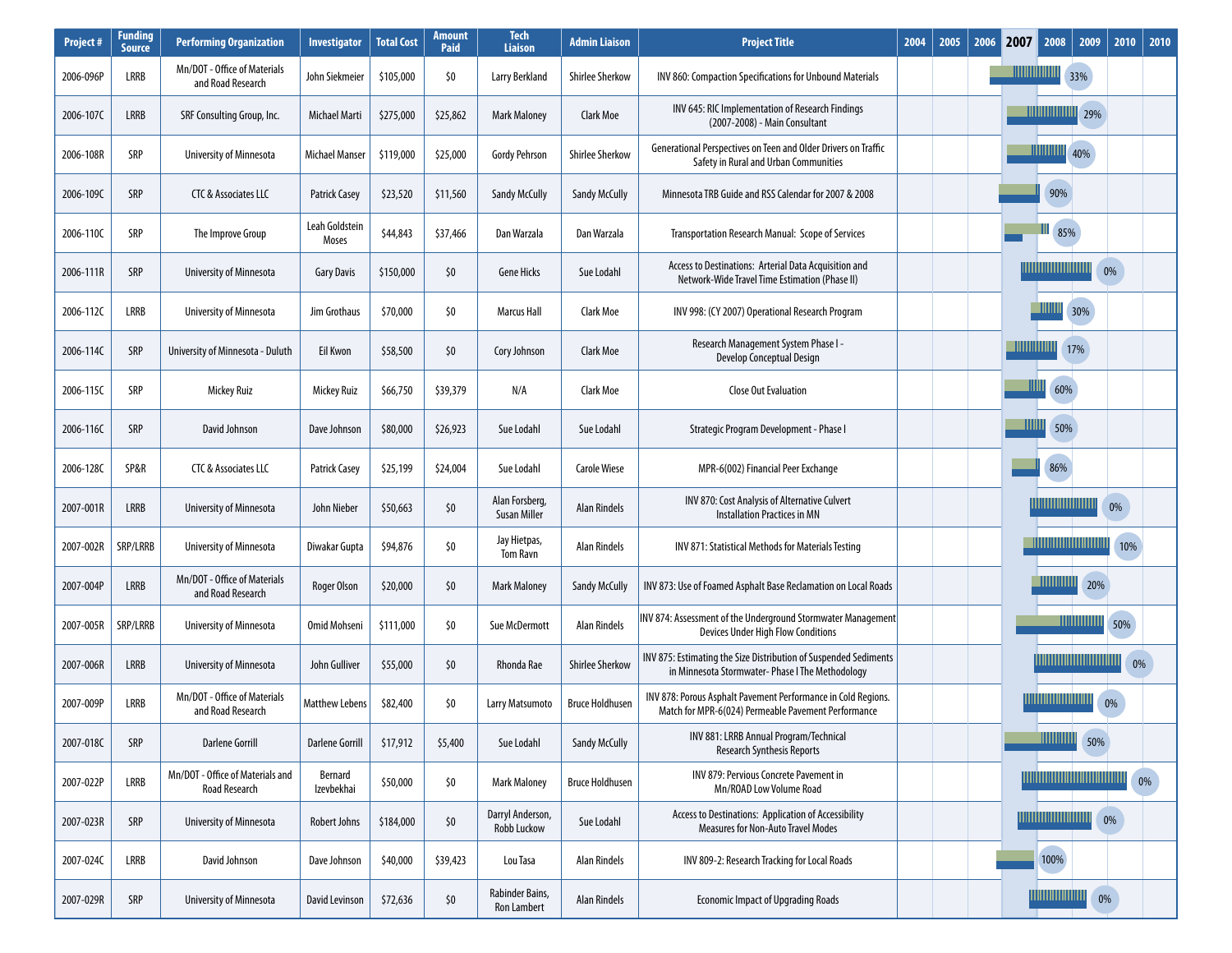| <b>Project#</b> | Funding<br><b>Source</b> | <b>Performing Organization</b>                    | <b>Investigator</b>       | <b>Total Cost</b> | Amount<br>Paid | <b>Tech</b><br><b>Liaison</b>           | <b>Admin Liaison</b>                         | <b>Project Title</b>                                                                                                 | 2004 | 2005 | 2006 | 2007  | 2008<br>2009                                                                                     | 2010 | 2010 |  |  |
|-----------------|--------------------------|---------------------------------------------------|---------------------------|-------------------|----------------|-----------------------------------------|----------------------------------------------|----------------------------------------------------------------------------------------------------------------------|------|------|------|-------|--------------------------------------------------------------------------------------------------|------|------|--|--|
| 2007-030R       | SRP                      | Mankato State University                          | Aaron Budge               | \$153,900         | \$0            | <b>Gary Person</b>                      | <b>Nelson Cruz</b>                           | Development of a Resistance Factor for Mn/DOT's Pile Driving<br>formula and Study of Pile Setup Evaluation Methods   |      |      |      |       | <u> HIIIIIIIIIIIIIIIIII</u>                                                                      | 17%  |      |  |  |
| 2007-031R       | SRP                      | lowa State University                             | <b>Neal Hawkins</b>       | \$56,802          | \$10,500       | Jon Jackels                             | <b>Alan Rindels</b>                          | Developing and Implementing Enhanced Pavement Marking<br>Management Tools for Mn/DOT                                 |      |      |      |       | WWWWW<br>40%                                                                                     |      |      |  |  |
| 2007-033R       | SRP                      | University of Minnesota                           | David Levinson            | \$51,832          | \$0            | <b>Gene Hicks</b>                       | <b>Shirlee Sherkow</b>                       | Post-Construction Evaluation of Forecast Accuracy                                                                    |      |      |      |       | <u> HIIIIIIIIIIIII</u><br>0%                                                                     |      |      |  |  |
| 2007-034R       | SRP                      | University of Minnesota                           | John Nieber               | \$158,872         | \$0            | Kenneth Graeve                          | <b>Shirlee Sherkow</b>                       | Wetlands: Role of Buffers in Upland Infiltration,<br><b>Nutrient Absorption, and Wildlife Habitat</b>                |      |      |      |       |                                                                                                  | 0%   |      |  |  |
| 2007-035R       | SRP                      | University of Minnesota                           | Nikos<br>Papanikolopoulos | \$76,000          | \$0            | <b>Darryl Anderson</b>                  | Alan Rindels                                 | Analysis of Practical Methods for Counting Bicycling<br>and Pedestrian Use of a Transportation Facility              |      |      |      |       |                                                                                                  | 0%   |      |  |  |
| 2007-041R       | <b>LRRB</b>              | St. Louis County                                  | Diwakar Gupta             | \$45,000          | \$0            | <b>Marcus Hall</b>                      | <b>Alan Rindels</b>                          | INV 880: Snow Plow Optimization                                                                                      |      |      |      |       | <u> 1111111111111111111111111111111</u>                                                          |      | 1%   |  |  |
| 2007-042C       | LRRB                     | Bonestroo, Rosne, Anderlik<br>& Assoc., Inc.      | <b>Matthew Shands</b>     | \$19,400          | \$0            | Tom Behm,<br>Petra DeWall               | Clark Moe                                    | INV 645: Development of Scalable Technology to Enhance<br>Transfer of Bridge Information - RIC 2007/2008             |      |      |      |       | 95%                                                                                              |      |      |  |  |
| 2007-043C       | SRP/LRRB                 | lowa State University                             | Reginald<br>Souleyrette   | \$19,980          | \$0            | <b>Mark Vizecky</b>                     | Clark Moe                                    | INV 645: Minnesota Mapping Analysis Tool (MnMAT)<br>Enhancements - RIC 2007/2008                                     |      |      |      |       |                                                                                                  |      | 83%  |  |  |
| 2007-047C       | SRP/SP&R                 | CTC & Associates LLC                              | <b>Patrick Casey</b>      | \$50,777          | \$38,666       | Cory Johnson                            | Debra Fick                                   | MPR-6(018) State Planning and Research<br><b>Pooled Fund Management</b>                                              |      |      |      | 100%  |                                                                                                  |      |      |  |  |
| 2007-049R       | SRP/SP&R                 | University of Minnesota                           | Jim Grothaus              | \$140,000         | \$0            | <b>Scott Bradley</b>                    | Clark Moe                                    | MPR 6(007) Hear Every Voice (HEV) Implementation & Training                                                          |      |      |      |       |                                                                                                  | 25%  |      |  |  |
| 2007-052C       | SRP/SP&R                 | University of Minnesota                           | Joseph Labuz              | \$60,000          | \$12,000       | Rebecca Embacher                        | Clark Moe                                    | MPR-6(011) Intelligent Compaction Implementation:<br>Research Assessment                                             |      |      |      |       | <u>- Hillillill</u><br>20%                                                                       |      |      |  |  |
| 2007-054R       | SRP/SP&R                 | lowa State University                             | David White               | \$425,000         | \$75,000       | John Siekmeier                          | <b>Clark Moe</b>                             | MPR-6(011): Implementation of Intelligent Compaction Perfor-<br>mance Based Specifications in Minnesota - Iowa State |      |      |      |       | <u> Hillillillillillilli</u>                                                                     | 27%  |      |  |  |
| 2007-063C       | SRP/SP&R                 | University of Minnesota                           | John Hourdos              | \$109,890         | \$0            | Chris Roy,<br><b>Colleen Von-Wagner</b> | <b>Bruce Holdhusen</b>                       | MPR-6(009) TH36 Full Closure Impacts - Highways for<br>Life corridor. To Close or Not to Close                       |      |      |      |       | <u> Hillinin minimi</u>                                                                          | 14%  |      |  |  |
| 2007-064C       | SRP/SP&R                 | <b>Professional Engineering</b><br>Services, Ltd. | Ann Johnson               | \$99,981          | \$43,598       | <b>Tim Andersen</b>                     | Clark Moe                                    | MPR-6(011) Intelligent Compaction Implementation:<br><b>Training and Field Support</b>                               |      |      |      |       | 75%                                                                                              |      |      |  |  |
| 2007-065C       | SRP/SP&R                 | CNA Consulting Engineers, Inc.                    | <b>Charles Nelson</b>     | \$99,953          | \$17,188       | Tim Anderson,<br>Rebecca Embacher       | Clark Moe                                    | MPR-6(011) Intelligent Compaction Implementation:<br>IC Data Management                                              |      |      |      |       | $\blacksquare$ $\blacksquare$ $\blacksquare$ $\blacksquare$ $\blacksquare$ $\blacksquare$<br>28% |      |      |  |  |
| 2007-066C       | <b>LRRB</b>              | Athey Creek Consultants, LLC                      | Dean Deeter               | \$8,400           | \$3,588        | Sue Lodahl                              | <b>Nelson Cruz</b>                           | INV 884: Redesign of Local Road Research Board (LRRB) Website                                                        |      |      |      | ЩЩ    | 0%                                                                                               |      |      |  |  |
| 2007-070C       | SRP/LRRB                 | <b>CH2M Hill</b>                                  | <b>Howard Preston</b>     | \$99,594          | \$4,934        | <b>Glen Ellis</b>                       | <b>Shirlee Sherkow</b>                       | INV 845: Analysis of Highway Design and Geometric<br><b>Effects on Crashes - Part I</b>                              |      |      |      |       | <u>                     </u>                                                                     | 0%   |      |  |  |
| 2007-075C       | SRP/SP&R                 | CTC & Associates LLC                              | <b>Patrick Casey</b>      | \$99,250          | \$11,223       | Cory Johnson                            | <b>Sandy McCully</b>                         | MPR-6(019) Technology Transfer Material Development                                                                  |      |      |      |       | $5\%$                                                                                            |      |      |  |  |
| 2007-082C       | SRP/SP&R                 | <b>Mankato State University</b>                   | James Wilde               | \$43,000          | \$0            | <b>Curt Turgeon</b>                     | <b>Bruce Holdhusen</b>                       | MPR-6(035) Contractor Certification Program for the Mn/DOT<br>International Roughness Index (IRI) Specification      |      |      |      | $0\%$ |                                                                                                  |      |      |  |  |
| 2007-083C       | SRP                      | University of Minnesota                           | John Nieber               | \$20,270          | \$0            | <b>Paul Walvatne</b>                    | <b>Shirlee Sherkow</b>                       | IMP2006: Implementation of a Survey Method for Noxious Weeds                                                         |      |      |      |       | <u> Hillin</u><br>17%                                                                            |      |      |  |  |
| 2007-092C       | SRP/LRRB                 | <b>MIS Sciences Corp</b>                          | <b>Jeff Willis</b>        | \$18,950          | \$0            | N/A                                     | Nelson Cruz                                  | Research Services and Local Road Research Board Web<br>Site Hosting and Maintenance 2008 - 2009                      |      |      |      |       |                                                                                                  | 0%   |      |  |  |
|                 |                          |                                                   |                           |                   |                |                                         | <b>Produced by CTC &amp; Associates for:</b> |                                                                                                                      |      |      |      |       |                                                                                                  |      |      |  |  |

**Minnesota Department of Transportation Research Services Section MS 330, First Floor 395 John Ireland Blvd. St. Paul, MN 55155-1899 (651) 366-3780 www.research.dot.state.mn.us**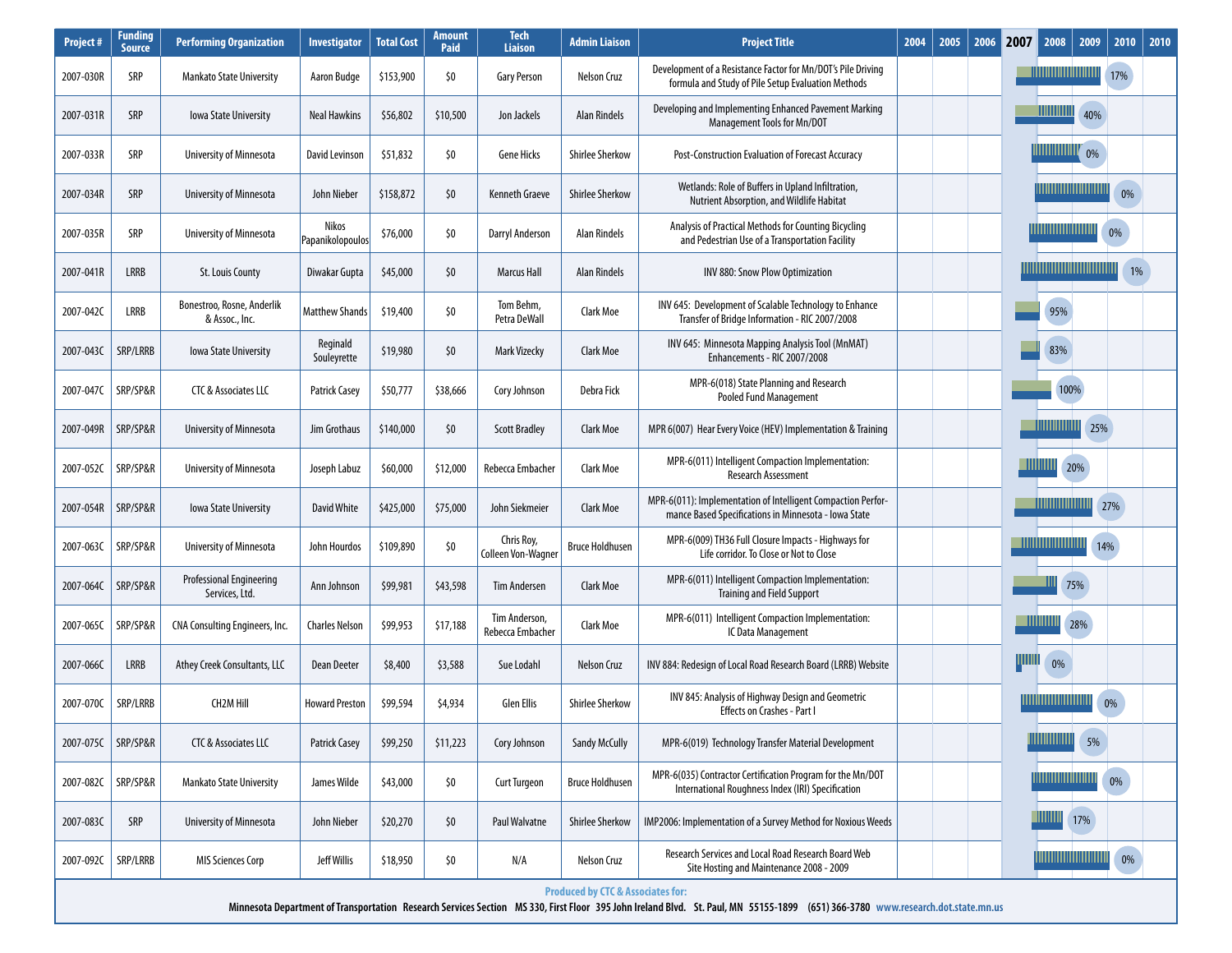# **Active Multi-State Pooled Funds in 2007**

| Study Number | <b>Title</b>                                                                                                                                   | <b>Total Project Cost</b> | <b>MN 2007</b><br>Commitment | <b>Lead State</b><br>or Agency | <b>Mn/DOT Contact</b>    | <b>Start Date</b> | <b>Projected</b><br><b>End Date</b> |
|--------------|------------------------------------------------------------------------------------------------------------------------------------------------|---------------------------|------------------------------|--------------------------------|--------------------------|-------------------|-------------------------------------|
| TPF-5(004)   | Long Term Pavement Performance (LTPP) Specific Pavements Study (SPS) Traffic<br><b>Data Collection</b>                                         | \$14,676,285              | \$105,000                    | <b>FHWA</b>                    | <b>George Cepress</b>    | 2003              | 2009                                |
| TPF-5(029)   | High Occupancy Vehicle                                                                                                                         | \$128,859                 | \$100,000                    | <b>FHWA</b>                    | <b>Nick Thompson</b>     | 2002              | 2010                                |
| $TF-5(035)$  | Pacific Northwest Snowfighters                                                                                                                 | \$250,000                 | \$10,000                     | WA                             | Gabe Guevara             | 2007              | 2010                                |
| $TF-5(036)$  | <b>Transportation Asset Management Research Program</b>                                                                                        | \$130,000                 | \$5,000                      | WI                             | Curtis Gobeli            | 2002              | 2008                                |
| $TF-5(039)$  | Falling Weight Deflectometer (FWD)                                                                                                             | \$815,000                 | \$25,000                     | <b>FHWA</b>                    | <b>David Bullock</b>     | 2004              | 2009                                |
| TPF-5(046)   | Transportation Curriculum Coordination Council Training Management and<br>Development                                                          | \$950,000                 | \$0                          | <b>FHWA</b>                    | <b>Catherine Betts</b>   | 2002              | 2007/<br>renewing                   |
| $TF-5(051)$  | <b>Construction of Crack-Free Concrete Bridge Decks</b>                                                                                        | \$950,000                 | \$15,000                     | KS                             | <b>Erik Wolhowe</b>      | 2002              | 2008                                |
| $TF-5(060)$  | <b>Safety Analyst</b>                                                                                                                          | \$50,000                  | \$0                          | <b>FHWA</b>                    | Debra Fick               | 2001              | 2008                                |
| $TF-5(066)$  | <b>Material &amp; Construction Optimization</b>                                                                                                | \$865,000                 | \$15,000                     | IA                             | Bernard Izevbekhai       | 2003              | 2008                                |
| TPF-5(068)   | Long-Term Maintenance of Load and Resistance Factor Design Specifications                                                                      | \$980,000                 | \$0                          | IA                             | Dave Dahlberg            | 2001              | 2010                                |
| $TF-5(069)$  | TRB Core Program Services for a Highway Research, Development, and<br><b>Technology Program</b>                                                | N/A                       | \$127,705                    | <b>FHWA</b>                    | Sue Lodahl               | Ongoing           | Ongoing                             |
| TPF-5(070)   | International Conference on Accelerated Pavement Testing                                                                                       | \$130,000                 | \$0                          | ΜN                             | <b>Ben Worel</b>         | 2007              | 2009                                |
| TPF-5(086)   | Reducing Crashes at Rural Intersections: Toward a Multi-State Consensus on Rural<br><b>Intersection Decision Support</b>                       | \$4,985,000               | \$0                          | ΜN                             | <b>Ginny Crowson</b>     | 2004              | 2008                                |
| TPF-5(090)   | <b>Pavement Tools Consortium</b>                                                                                                               | \$910,000                 | \$20,000                     | <b>WA</b>                      | Roger Olson              | 2000              | 2008                                |
| TPF-5(092)   | Clear Roads (Test & Evaluation of Materials, Equipment & Methods for Winter<br>Maintenance)                                                    | \$905,000                 | \$25,000                     | WI                             | Linda Taylor             | 2004              | Ongoing                             |
| $TF-5(093)$  | North/West Passage (Phase II)                                                                                                                  | \$425,000                 | \$50,000                     | ΜN                             | <b>Ginny Crowson</b>     | 2004              | 2008                                |
| TPF-5(099)   | <b>Evaluation of Low Cost Safety Improvements</b>                                                                                              | \$2,850,000               | \$65,000                     | <b>FHWA</b>                    | Dave Engstrom            | 2005              | 2011                                |
| $TF-5(105)$  | <b>Transportation Connectivity Pooled Fund</b>                                                                                                 | \$195,000                 | \$40,000                     | WI                             | <b>Sheila Hatchell</b>   | 2005              | 2009                                |
| TPF-5(106)   | Guidelines for Designing Bridge Piers and Abutments for Vehicle Collisions                                                                     | \$430,000                 | \$0                          | TX                             | Dave Dahlberg            | 2007              | 2009                                |
| $TF-5(107)$  | Refinement and Field Validation of Mix Design Criteria for 4.75mm Superpave Mixes                                                              | \$195,000                 | \$0                          | AL                             | <b>John Garrity</b>      | 2005              | 2008                                |
| TPF-5(109)   | TRB Core Program Services for FY'07                                                                                                            | \$4,966,755               | \$124,590                    | <b>FHWA</b>                    | Sue Lodahl               | Ongoing           | Ongoing                             |
| $TF-5(111)$  | Development of Standards for Geotechnical Management Systems                                                                                   | \$695,000                 | \$0                          | 0H                             | <b>Gary Person</b>       | 2005              | 2008                                |
| $TF-5(112)$  | Midwest States Pooled Fund Pavement Preservation Partnership                                                                                   | \$195,000                 | \$0                          | MI                             | Jerry Geib               | 2003              | 2008                                |
| $TF-5(114)$  | Roadside Safety Research Program                                                                                                               | \$550,000                 | \$50,000                     | WA                             | Mohammad Dehdashti       | 2005              | 2009                                |
| TPF-5(116)   | Investigation of the Fatigue Life of Steel Base Plate to Pole Connections for Traffic<br><b>Structures</b>                                     | \$424,000                 | \$12,000                     | TX                             | <b>Thomas Merritt</b>    | 2005              | 2009                                |
| TPF-5(118)   | Upper Midwest Freight Corridor Study, Phase II                                                                                                 | \$140,000                 | \$0                          | OH                             | <b>Cecil Selness</b>     | 2005              | 2007                                |
| TPF-5(119)   | (Frozen Four) North Central Pavement Research Partnership                                                                                      | \$30,000                  | \$0                          | WI                             | Maureen Jensen           | 2006              | 2008                                |
| $TF-5(120)$  | Deer Vehicle Crash Information and Research (DVCIR) Center Pooled Fund                                                                         | \$260,000                 | \$0                          | <b>FHWA</b>                    | <b>Robert Weinholzer</b> | 2007              | 2009                                |
| TPF-5(126)   | Geocomposite Capillary Barrier Drain (GCBD) for Limiting Moisture Changes in<br><b>Pavements: Product Application</b>                          | \$255,000                 | \$0                          | MN                             | Debra Fick               | 2006              | 2008                                |
| $TPF-5(127)$ | Consortium of Accelerated Pavement Testing (CAPT) and Technical Exchange<br>Partnership                                                        | \$225,000                 | \$25,000                     | <b>FHWA</b>                    | Maureen Jensen           | 2007              | 2009                                |
| TPF-5(128)   | Accelerated Implementation of Intelligent Compaction Technology for Embackment<br>Subgrade Soils, Aggregate Base and Asphalt Pavement Material | \$260,000                 | \$25,000                     | <b>FHWA</b>                    | <b>Glenn Engstrom</b>    | 2007              | 2010                                |